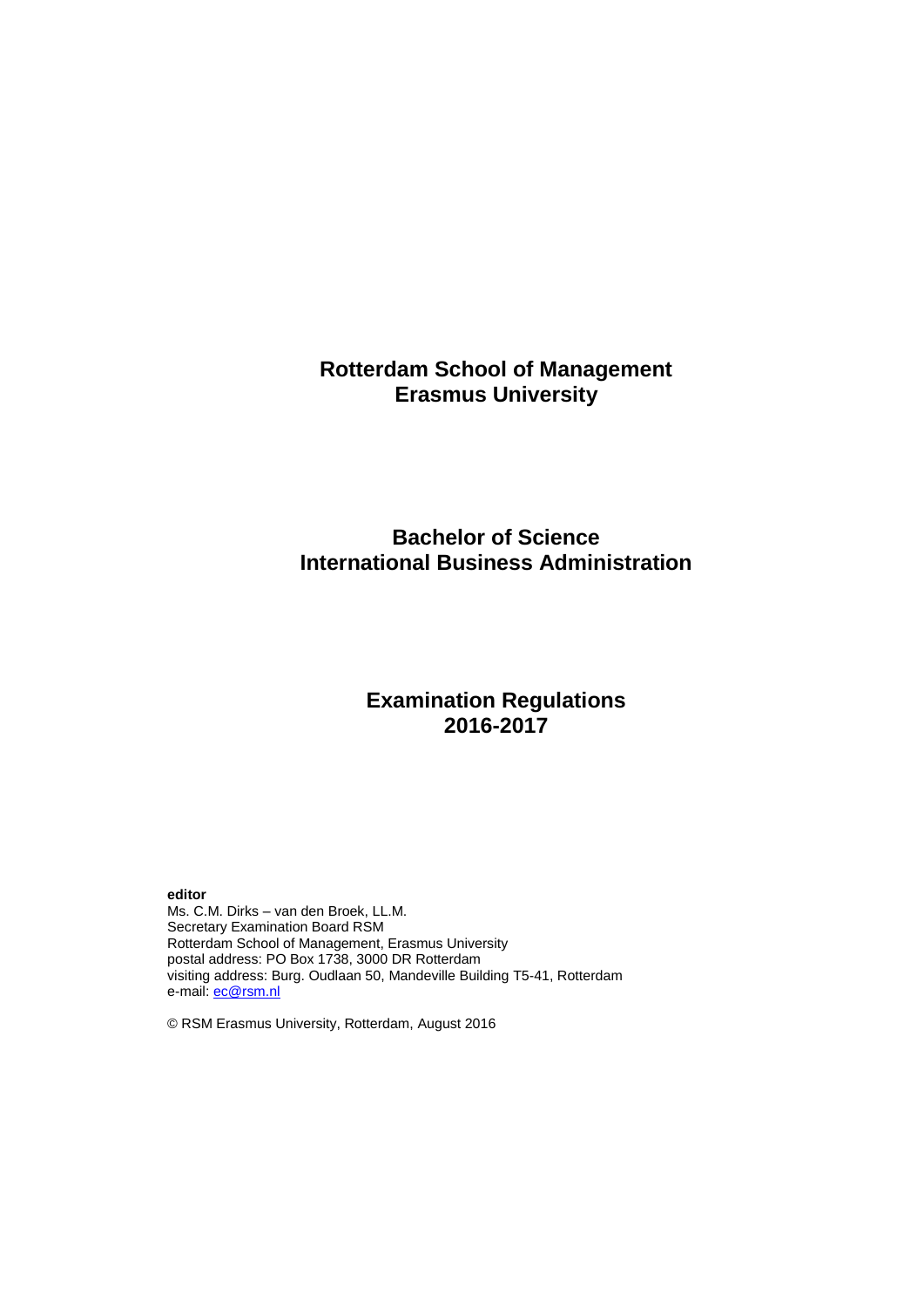# **Contents**

| 3. TEACHING AND EXAMINATION REGULATIONS (TER) OF THE BACHELOR OF SCIENCE IN                     |  |
|-------------------------------------------------------------------------------------------------|--|
|                                                                                                 |  |
|                                                                                                 |  |
|                                                                                                 |  |
|                                                                                                 |  |
|                                                                                                 |  |
|                                                                                                 |  |
| Article 1.5 - instructions in connection with the master's degree programme9                    |  |
|                                                                                                 |  |
|                                                                                                 |  |
|                                                                                                 |  |
|                                                                                                 |  |
|                                                                                                 |  |
|                                                                                                 |  |
|                                                                                                 |  |
|                                                                                                 |  |
|                                                                                                 |  |
| Article 3.1 - time periods and frequency of examinations; examination schedule; re-             |  |
|                                                                                                 |  |
|                                                                                                 |  |
|                                                                                                 |  |
|                                                                                                 |  |
|                                                                                                 |  |
| Article 4.1 – determining, announcing and recording results of examinations; marking period. 12 |  |
| Article 4.2 – period of validity of examination components and granted exemptions  13           |  |
|                                                                                                 |  |
|                                                                                                 |  |
|                                                                                                 |  |
|                                                                                                 |  |
|                                                                                                 |  |
|                                                                                                 |  |
| SECTION 7 - PREVIOUS EDUCATION AND SELECTIVE ADMISSION PROCEDURE  14                            |  |
| Article 7.1 – alternative requirements for deficiencies in previous education; requirements for |  |
|                                                                                                 |  |
|                                                                                                 |  |
|                                                                                                 |  |
| Article 7.4 – entrance requirements for those with a non-Dutch diploma that is not deemed in    |  |
| the ministerial regulations to be equivalent to the Dutch VWO diploma  15                       |  |
|                                                                                                 |  |
|                                                                                                 |  |
|                                                                                                 |  |
|                                                                                                 |  |
| Article 9.2 - Student counselling and monitoring of students' progress  16                      |  |
| Article 9.3 – Exception to the BSA-norm in case of personal circumstances  17                   |  |
|                                                                                                 |  |
|                                                                                                 |  |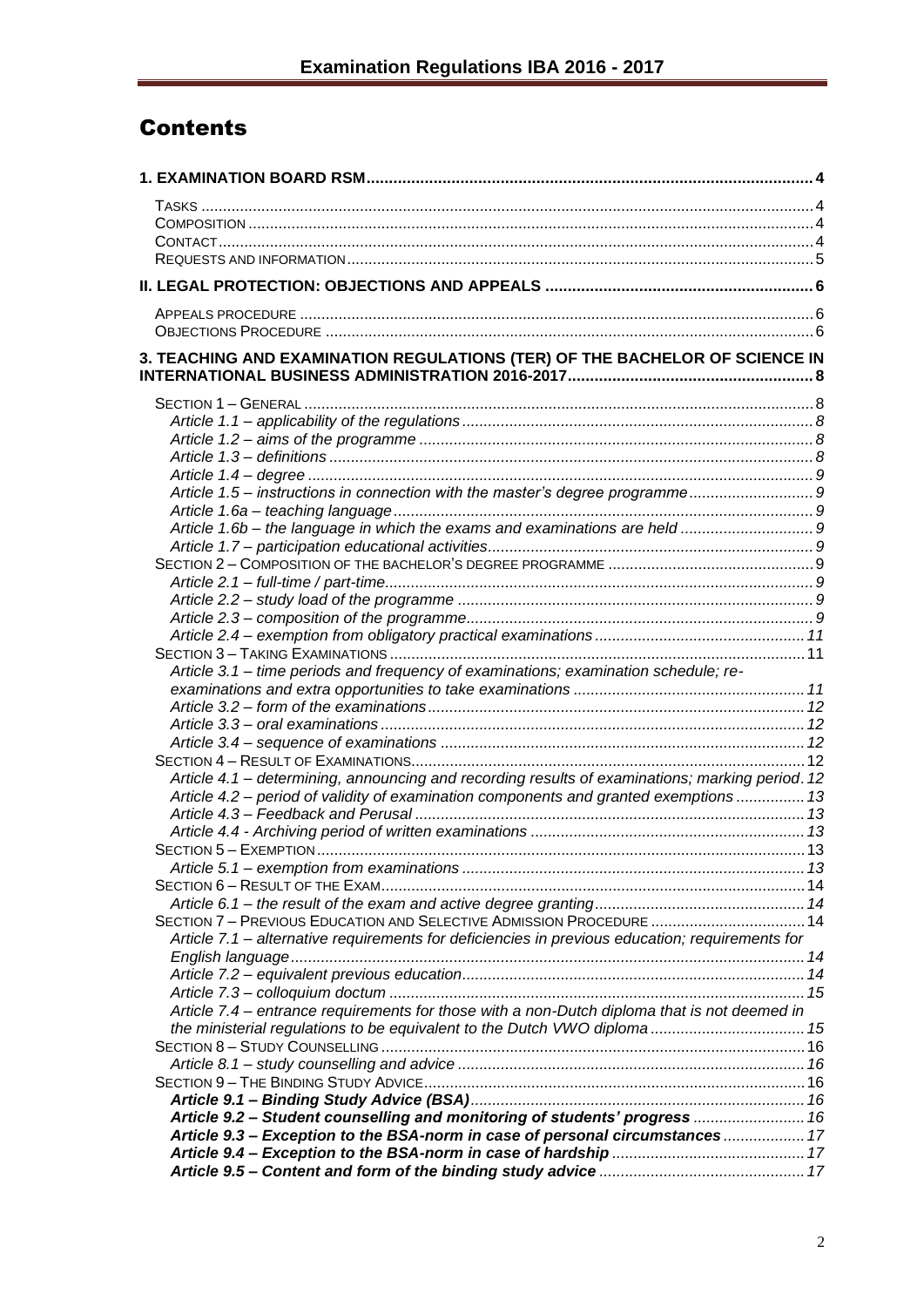| 4. RULES AND GUIDELINES (R&G) OF THE BACHELOR OF SCIENCE IN INTERNATIONAL                    |  |
|----------------------------------------------------------------------------------------------|--|
|                                                                                              |  |
|                                                                                              |  |
|                                                                                              |  |
|                                                                                              |  |
|                                                                                              |  |
|                                                                                              |  |
| Article 1.4 - The authority to examine, the appointment of examiners (BSc programmes)22      |  |
|                                                                                              |  |
|                                                                                              |  |
|                                                                                              |  |
|                                                                                              |  |
|                                                                                              |  |
| Article 3.2 - entering and leaving the room in which the written examination is being held24 |  |
| Article 3.3 - general provisions concerning order during the written examination24           |  |
|                                                                                              |  |
|                                                                                              |  |
|                                                                                              |  |
|                                                                                              |  |
|                                                                                              |  |
| Article 5.2 - determining the grades: rounding off, averaging, basic scheme, bonus points26  |  |
|                                                                                              |  |
|                                                                                              |  |
|                                                                                              |  |
|                                                                                              |  |
|                                                                                              |  |
|                                                                                              |  |
|                                                                                              |  |
|                                                                                              |  |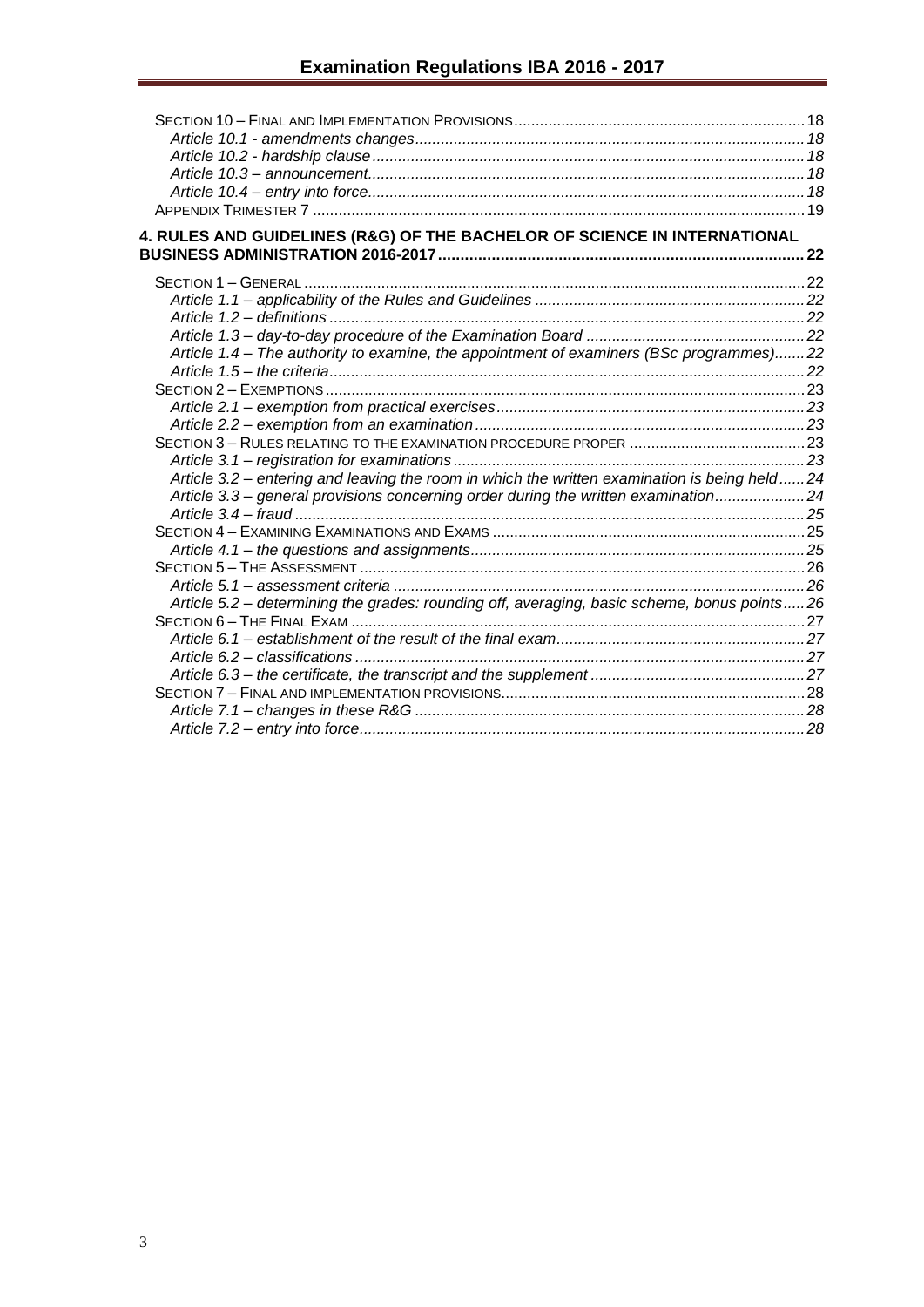## <span id="page-3-0"></span>1. Examination Board RSM

#### <span id="page-3-1"></span>**Tasks**

The legal framework of the Examination Board is given by Dutch Law, in particular the Dutch Higher Education and Research Act (*Wet op het hoger onderwijs en wetenschappelijk onderzoek- WHW*). The Examination Board BSc & MSc Programmes has many different tasks. Generally, the following components can be discerned:

- 1. A *supervisory responsibility* with regard to the final exams, examinations and tests. This responsibility is manifested in the competence of the Examination Board to:
	- a. award the diplomas;
	- b. appoint the examiners;
	- c. supervise the quality of final exams, examinations and tests;
	- d. take disciplinary action in case of fraud;
	- e. supervise the practice of the examination rules with due observance of the common legal principles like equality, legal security, legitimacy, reasonableness, fair play and so on;
	- f. be a mediator or even a defendant in case of disputes or appeals.
- 2. *Legislation*: the Examination Board makes Rules and Guidelines concerning the examinations, for example rules for enrolment, rules concerning order during examinations, fraud, assessment criteria, classifications (like *cum laude*). Once a year new Rules and Guidelines are drawn up.
- 3. *To grant exemptions* from the rules in individual cases.
- 4. *Advisory tasks*: three times a year the Examination Board issues an advice to every first year student concerning his success-rate. Furthermore the Examination Board advises the Dean regarding his Teaching and Examination Regulations.
- 5. In addition, on behalf of the Dean of the Rotterdam School of Management, the chairman of the Examination Board grants *admission statements* to the MSc-programmes.
- 6. *Other,* such as delegations in selection committees and the colloquium doctum committee.

7.

## <span id="page-3-2"></span>**Composition**

The Examination Board consists of six members of the academic staff and an external member. All members are appointed by the Dean. The Examination Board collectively sets up rules and policy. The Examination Board as a whole meets once a month. Each member has his own portfolio. The Examination Board is supported by the secretary.

*Members*

Prof. Dr. L.C.P.M. Meijs Ir. A.J. Roodink (Vice Chairman) Dr. E.A. van der Laan Dr. A.H.L. Slangen Dr. B.H.E. Wempe Dr. M.B.J. Schauten (external member) Vacancy member

*Secretary to the Examination Board* Ms. C.M. Dirks - van den Broek LL.M. managing director/secretary Ms. I.M. van Essen LL.M. deputy-secretary Mr. A. Markus MSc deputy-secretary Ms. A.M. Schey MScBA deputy-secretary

*Administration* Ms. D.M. Schonis team leader Ms. G.M. den Bakker assistant Ms. M.D. van der Kooij assistant

#### <span id="page-3-3"></span>**Contact**

Mandeville Building, Room T5-41 Tel. 010-4081895/88731 E-mail [ec@rsm.nl](mailto:ec@rsm.nl)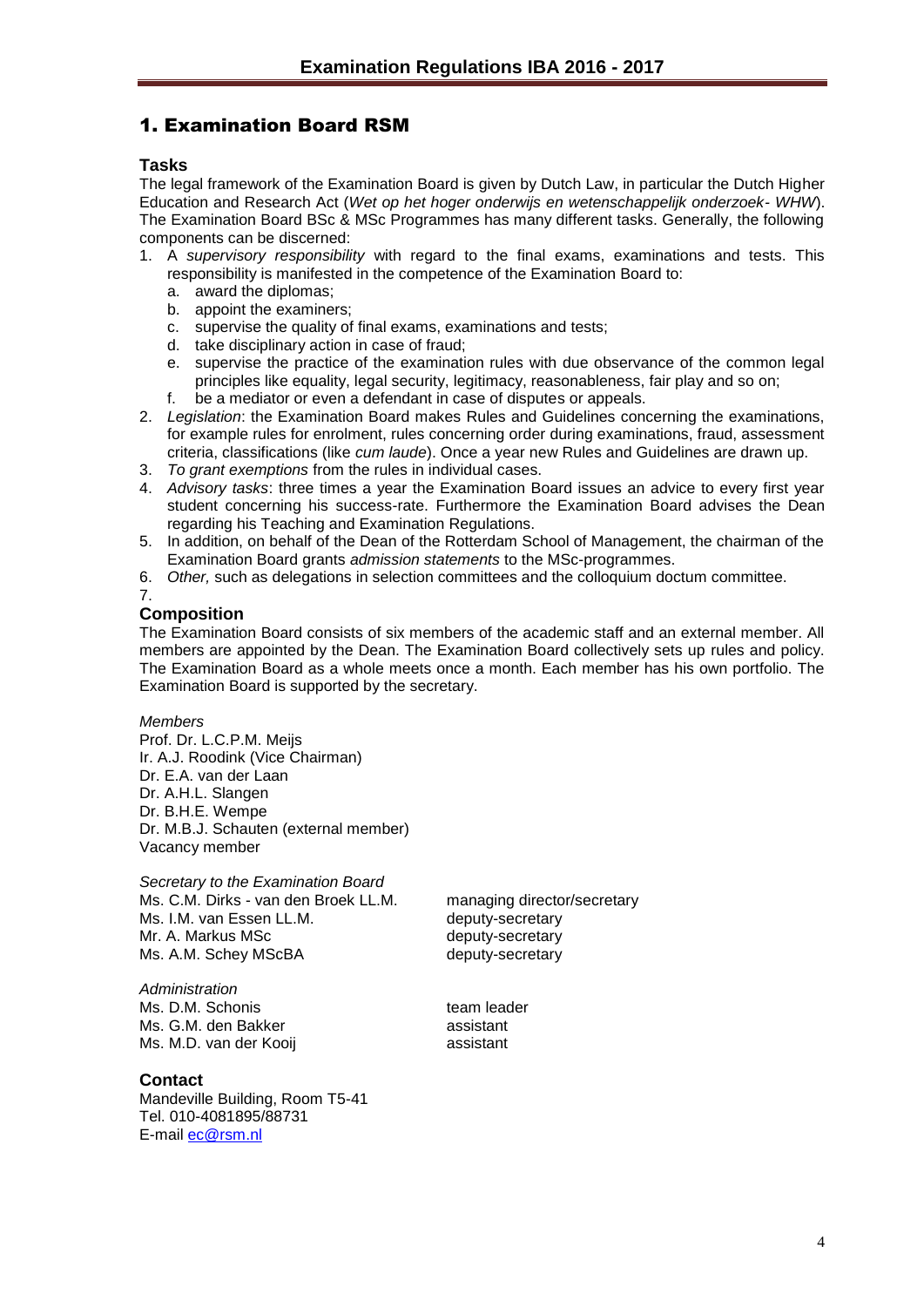#### <span id="page-4-0"></span>**Requests and information**

Information concerning examinations can be found on the website of the Examination Board: [www.rsm.nl/examination-board.](http://www.rsm.nl/examination-board) Please consult these sites before contacting the Examination Board. You may first want to take a look in the [Frequently Asked Questions \(FAQ\) section](http://www.rsm.nl/examination-board/frequently-asked-questions-faqs/) to see whether you can find an answer to your question there.

Brief general questions can be asked by e-mail to [ec@rsm.nl](mailto:ec@rsm.nl) or by phone 010 4088731/1895 during opening hours (09.00 – 12.30 hrs.).

Official requests (e.g. requesting extension of grade validity) must be submitted by the EB´s webportal:<https://request-eb.rsm.nl/>

When submitting the request, please include all relevant documentation. Be explicit in addressing the Examination Board. When a course is involved, mention the course's title, the teacher responsible, and the course's code. When a test or examination is involved, mention the course's title and code, the teacher, and the date. Once again, being explicit and clear in your request helps handling it expediently. Finally, always provide motivation as to why the request is submitted and as to why the request should be granted.

In the event that you are asked to hand in a (certified copy of a) certificate, transcript or diploma, you still have to send/show this document in its original form to the Examination Board for verification. These kind of documents will not be accepted in a digital form.

Please take into account that it may take up to 4 weeks before you receive a reply from the Examination Board.

#### **Postal address**

Rotterdam School of Management, Erasmus University Examination Board BSc & MSc Programmes, Mandeville Building, room T5-41 PO Box 1738 3000 DR Rotterdam The Netherlands

#### **Visiting address**

Secretariat Examination Board Mandeville Building, room T5-41 Burgemeester Oudlaan 50 3062 PA Rotterdam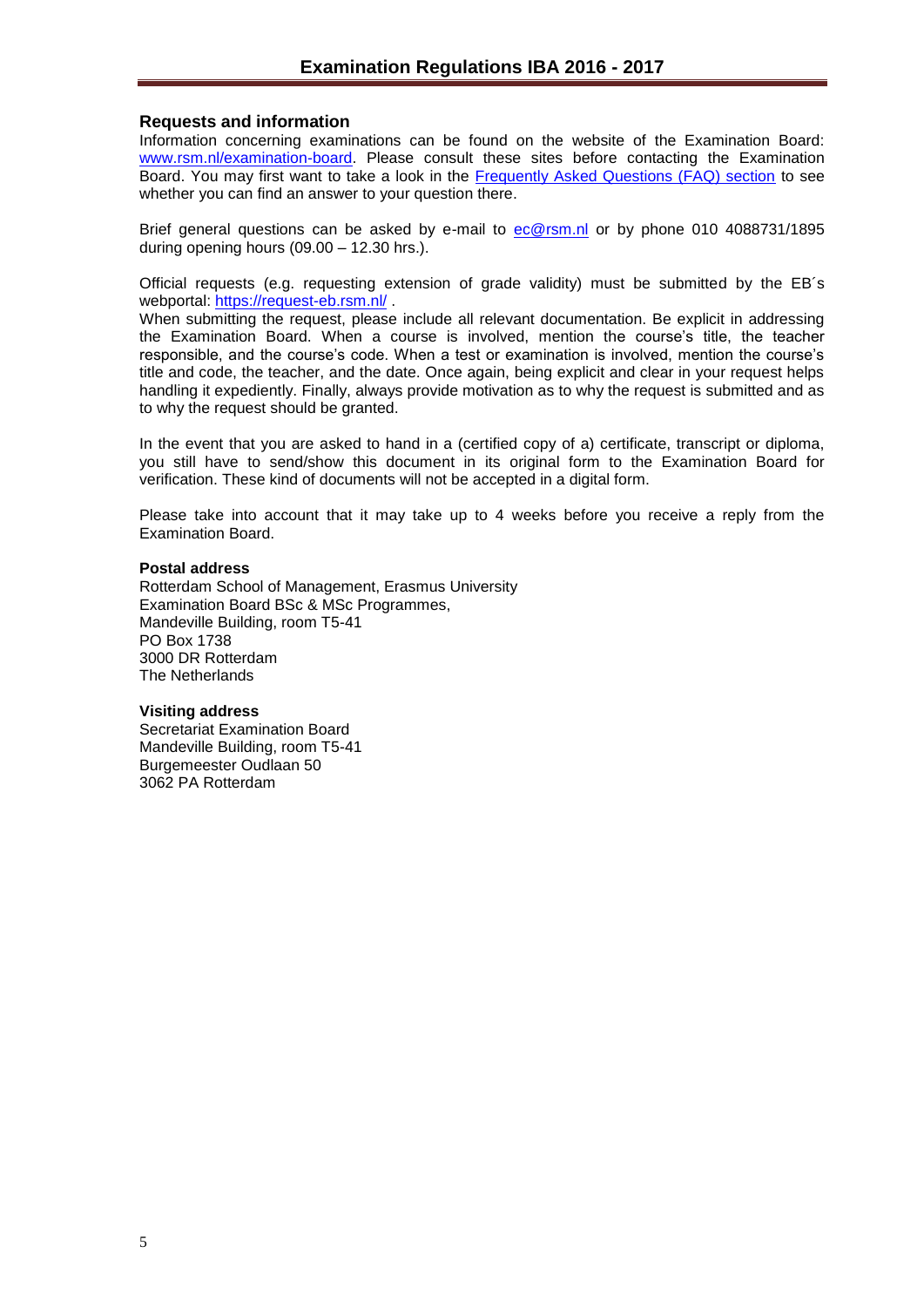## <span id="page-5-0"></span>II. Legal protection: Objections and Appeals

If you disagree with a decision by a university body such as the Executive Board, the Dean, the Examination Board or an examiner, there are legal redress possibilities. You can submit an objection or lodge an appeal against this decision. Which procedure should be followed is specified by law and depends on the type of decision involved. All decisions should include an appeals clause, which refers to the appropriate legal process. Both procedures are briefly described as follows.

#### <span id="page-5-1"></span>**Appeals procedure**

A student who objects to a decision of an examiner (e.g. assessments) or the Examination Board may lodge an appeal with the Examination Appeals Board (in Dutch College van Beroep voor de Examens (*CBE*)) of Erasmus University Rotterdam. In urgent cases, the chair of the *CBE* can be requested to make provisions.

Only an interested party, that is a person whose interest is directly involved in a decision, can lodge the appeal. The appeal has to be lodged within six weeks of the announcement of the disputed decision. If the appeal concerns a decision that was not made on time, it must be submitted within a reasonable period of time.

The appeal should be submitted at [legal.protection@eur.nl](mailto:legal.protection@eur.nl) to the attention of the *CBE*-*EUR*. For further information check [http://www.eur.nl/english/essc/legal\\_position/objections\\_and\\_appeals/](http://www.eur.nl/english/essc/legal_position/objections_and_appeals/) or the Student Information Leaflet "Submitting an appeal with the Examinations Appeals Board" (available at the ESSC (Hall E-Building).

You can also visit the website of the *CBE-EUR* <http://www.eur.nl/abd/jz/cbe/> (in Dutch), where you can find the CBE's rulings on various disputes.

Before the *CBE*-*EUR* deals with the appeal, there is a settlement phase, in which the Examination Board concerned attempts to settle the lawsuit amicably (= formal amicable settlement attempt).

The *CBE*-*EUR* assumes that the complainant him/herself will first have made contact with the examiner concerned or with the Examination Board, in order to try to reach agreement (=material amicable settlement attempt). Account should be taken of the fact that meanwhile the period of six weeks for lodging an appeal with the *CBE*-*EUR* continues to run. In view of this, a provisional appeal can be lodged for the interim.

If the settlement attempt fails, parties will be invited to a sitting of the Examination Appeals Board. The sitting is in Dutch. Foreign students are recommended to take an interpreter with them to the sitting.

If a student disagrees with the decision of the *CBE-EUR* regarding their objection, they can submit an appeal to the Higher Education Appeals Tribunal in The Hague within six weeks of the decision.

#### **Further information**

For further information check [www.eur.nl/english/essc/legal\\_position/objections\\_and\\_appeals](http://www.eur.nl/english/essc/legal_position/objections_and_appeals)

Further information about the procedure can also be obtained from the Secretary of the *CBE-EUR* by e-mail to [cbe@eur.nl.](mailto:cbe@eur.nl)

#### <span id="page-5-2"></span>**Objections Procedure**

You can submit a notice of objection against decisions by or on behalf of the Executive Board. This mainly concerns decisions on enrolment as a student, decentralised selection, termination of enrolment, payment or refund of tuition fees, financial aid and having been barred entry to the university's buildings, premises or facilities. You can also submit an appeal against the written refusal to make a decision or if a decision is not taken in a timely manner.

Of course, you do not necessarily have to start an appeal or objection procedure if you have a difference of opinion with someone. Talking to the person who took the decision is often enough to resolve the issue.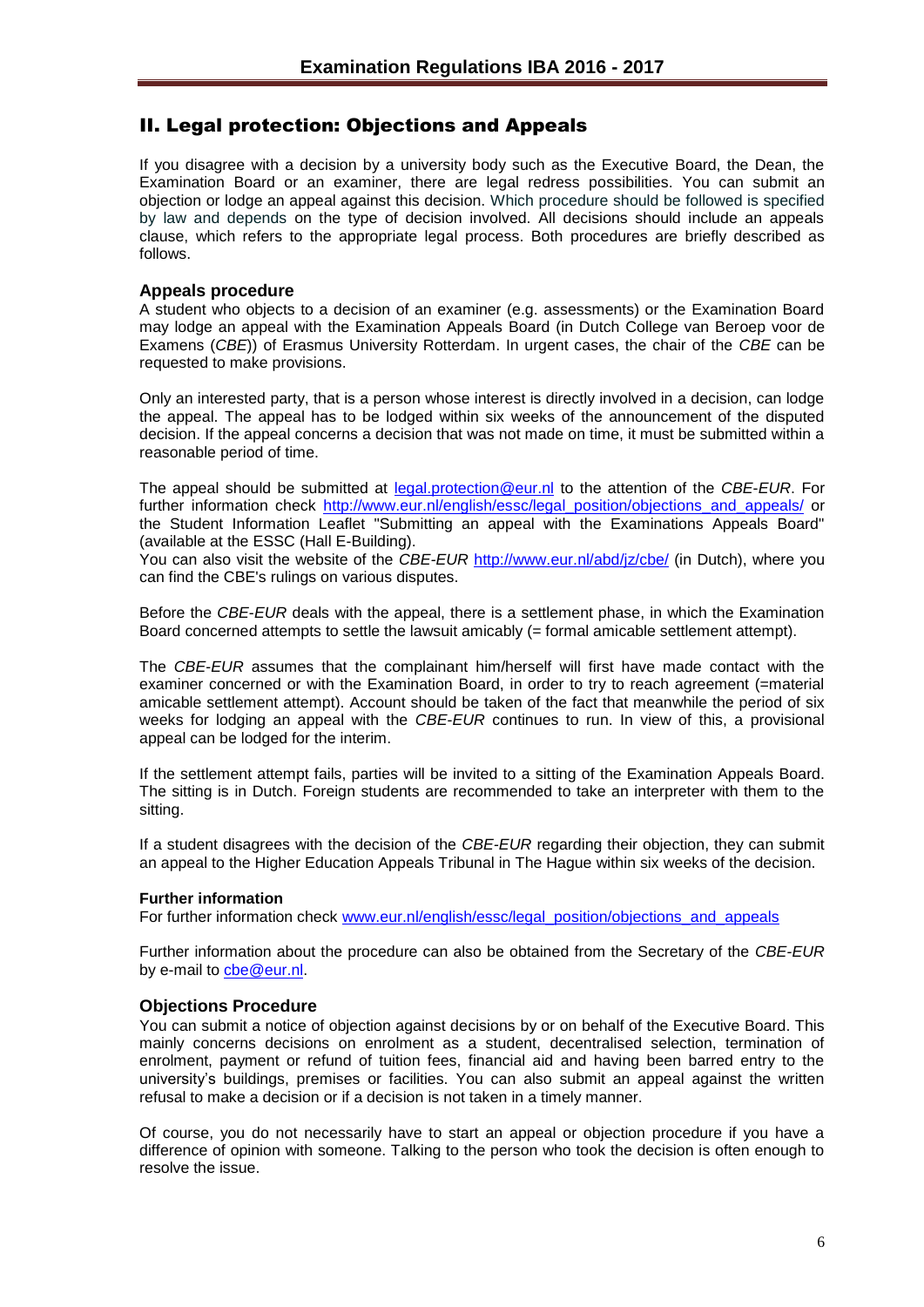The notice of objection should be submitted at [legal.protection@eur.nl.](mailto:legal.protection@eur.nl) In all cases the period of objection is six weeks.

Your notice of objection will first be handled by the Advisory Committee on Objections. This Committee advises the Executive Board about your objection, after which the Executive Board reconsiders the case and makes a decision regarding your objection. Before issuing its advice, the Committee will also investigate whether an amicable settlement between parties is possible. The Executive Board shall decide on the objection no later than 10 weeks after receipt of the notice of objection.

If you disagree with the decision regarding your objection, you can submit an appeal with the Higher Education Appeals Tribunal in The Hague within six weeks of the decision.

You can find more information about this Objection Procedure on [this EUR-website.](http://www.eur.nl/english/essc/legal_position/objections_and_appeals/)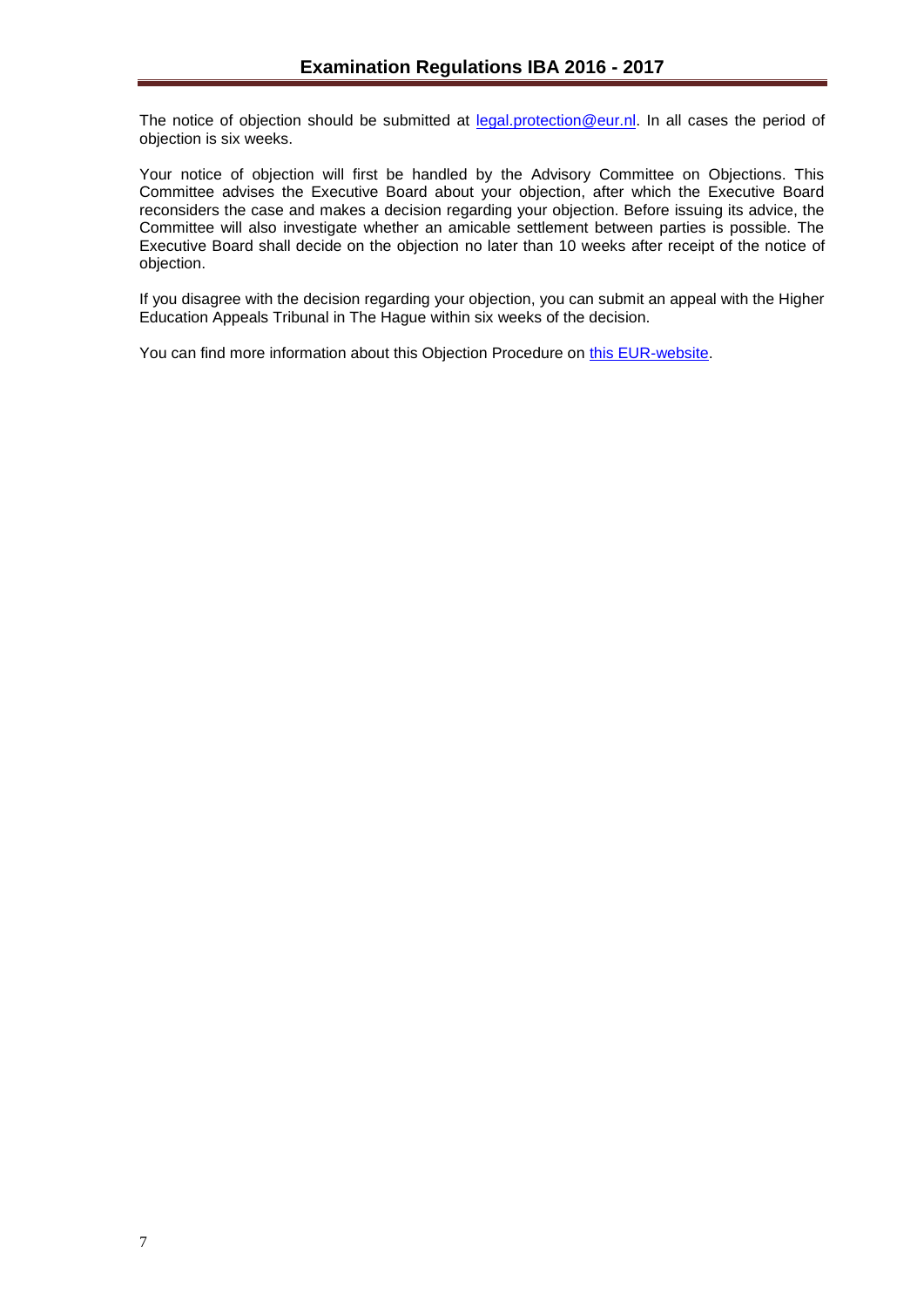## <span id="page-7-0"></span>3. Teaching and Examination Regulations (TER) of the Bachelor of Science in International Business Administration 2016-2017

#### <span id="page-7-1"></span>**Section 1 – General**

#### <span id="page-7-2"></span>**Article 1.1 – applicability of the regulations**

These regulations are applicable to the curriculum and examinations of the bachelor's degree programme BSc in International Business Administration at the Rotterdam School of Management, Erasmus University, hereinafter referred to as the programme.

#### <span id="page-7-3"></span>**Article 1.2 – aims of the programme**

The programme is intended to impart knowledge, skills and insight in the area of International Business Administration in such a way that the graduate is capable of scientific and socially responsible professional practice in this area, and is qualified to take any desired advanced programme to become, among other things, a scientific researcher.

#### <span id="page-7-4"></span>**Article 1.3 – definitions**

In the regulations, the following words shall have the following meanings:

- a. *Law*: the Dutch Higher Education and Research Act (*Wet op het hoger onderwijs en wetenschappelijk onderzoek* - *WHW*);
- b. *Rules and Guidelines (R&G)*: the rules, guidelines and instructions of the Examination Board as referred to in article 7.12b of the law;
- c. *Final IBA exam*: the total assessment of the performance of the student for separate examination parts of the programme, as referred to in article 7.10 of the law;
- d. *Examination:* every course will be assessed by an examination. Each examination includes an investigation into the knowledge, insight and skills of the student, as well as the appraisal of the results of that investigation. An examination may consist of more than one test.
- e. *Test*: a test may be:
	- A written test (a plenary test, open or closed book with open and/or multiple choice questions);
	- An individual assignment (i.e. a case or a thesis);
	- A group assignment (i.e. a team assignment);
	- An oral test;
	- A presentation:
	- A practical exercise;
	- Participation performance.
- f. *Examination part*: a study unit or course of the IBA programme;
- g. *ECTS*: abbreviation of "European Credit Transfer System". The abbreviation of ects will be used as distinct from the previously used Dutch credits. One ects represents 28 hours of study; one credit 'old-style' represents 40 hours of study;
- h. *Student*: a person who is enrolled at the university in order to pursue the study course and/or to take the exams and examinations of the programme; for the further application of these regulations, this word also means an enrolled 'extraneous';
- i. *Examination Board*: the board referred to in article 7.12 of the law for administering examinations and for organizing and coordinating the examinations of the programme;
- j. academic year: the academic year runs from 1 September to the following 31 August (inclusive);
- k. *School*: Rotterdam School of Management, Erasmus University;
- l. *Academic personnel*:
	- a. the members of the academic staff of the School,
	- b. the trainee research assistants (PhD candidates) of the School,
	- c. the other academic personnel;
- m. *Academic staff*:
	- a. the professors,
	- b. the associate professors of the School,
	- c. the assistant professors of the School;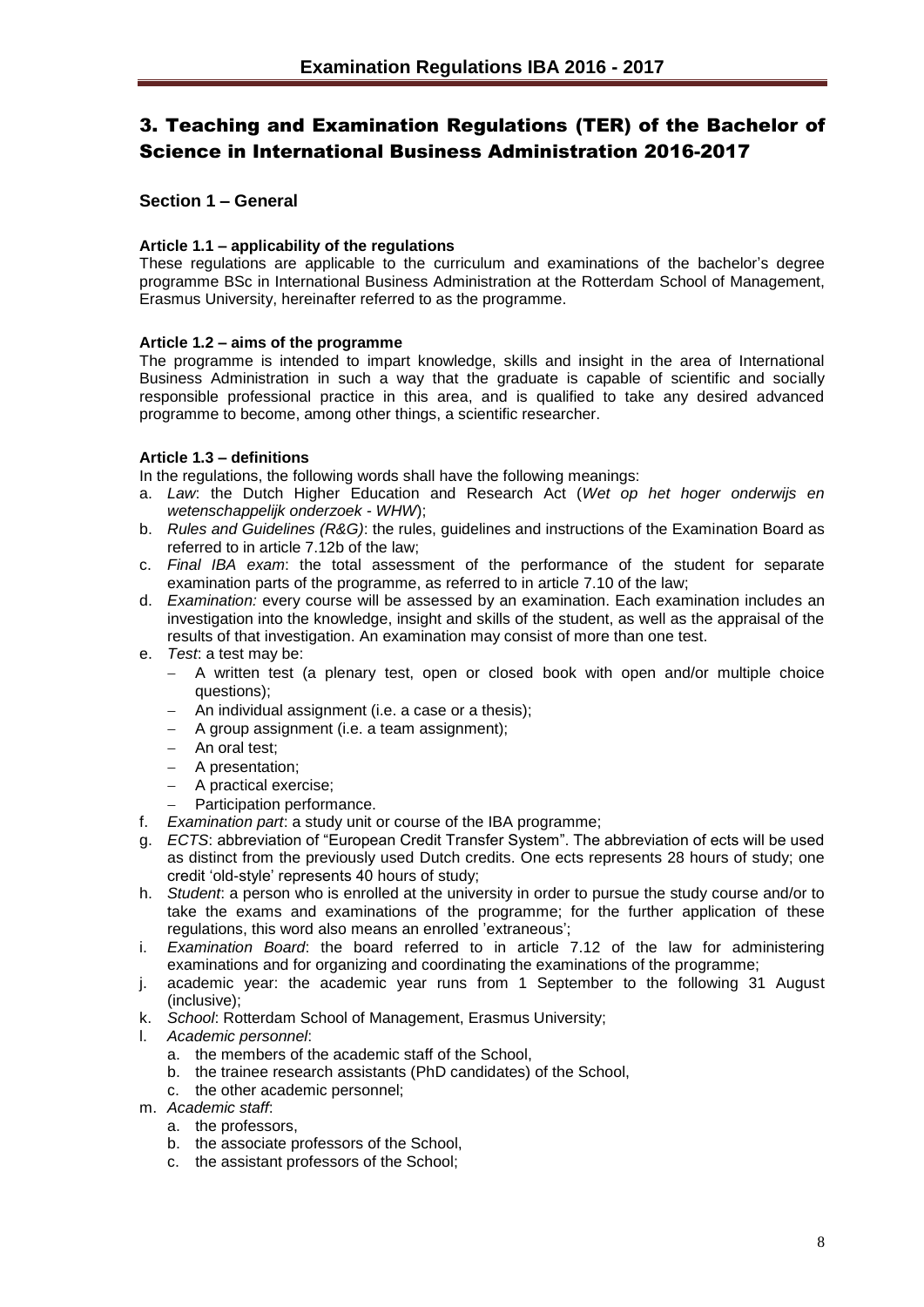n. *Academic Director*: the person who is responsible for the general management of the programme.

#### <span id="page-8-0"></span>**Article 1.4 – degree**

- 1. Students who have successfully passed all the examination parts of the programme will obtain the degree of Bachelor of Science in International Business Administration (BScIBA).
- 2. The obtained degree will be written down on the Bachelor certificate.

#### <span id="page-8-1"></span>**Article 1.5 – instructions in connection with the master's degree programme**

The final examination of the bachelor's degree programme BSc in International Business Administration provides access to the following master's degree programmes of the School<sup>1</sup>: 60644 Business Administration (BA), het Accounting & Financial Management programme (AFM);

60453 Business Information Management (BIM);

60409 Finance & Investments (FI) (specific admission requirement applicable);

60456 Global Business & Sustainability (GBS);

60645 Human Resource Management (HRM);

60458 Management of Innovation (MI);

60063 Marketing Management (MM);

60457 Organisational Change & Consulting (OCC);

60093 Supply Chain Management (SCM);

60455 Strategic Entrepreneurship (SE);

60066 Strategic Management (SM).

#### <span id="page-8-2"></span>**Article 1.6a – teaching language**

The teaching for the programme is entirely in English. Derogations from this are not permitted.

#### <span id="page-8-3"></span>**Article 1.6b – the language in which the exams and examinations are held**

The exams and examinations for the programme are held in English. Derogations from this are not permitted.

#### <span id="page-8-4"></span>**Article 1.7 – participation educational activities**

Students are supposed to participate in every educational activity that the school offers regardless whether the activities are compulsory or not. This concerns not only lectures and study visits but also filling out course evaluations.

#### <span id="page-8-5"></span>**Section 2 – Composition of the bachelor's degree programme**

#### <span id="page-8-6"></span>**Article 2.1 – full-time / part-time**

Within the scope of the law, the programme is only offered full-time.

#### <span id="page-8-7"></span>**Article 2.2 – study load of the programme**

- 1. The programme has a study load of 180 ects (or 126 credits 'Dutch style')
- 2. The study load is expressed in whole ects.

#### <span id="page-8-8"></span>**Article 2.3 – composition of the programme**

1. The examination parts of the programme are divided in three years, specified in B1, B2 and B3. Each course year has a study load of 60 ects. The courses per year are:

| <b>B1</b>                                      |             |
|------------------------------------------------|-------------|
| <b>Subjects</b>                                | <b>ECTS</b> |
| Introduction to Business                       | b           |
| Methodology                                    |             |
| <b>Organizational Behaviour</b>                | 6           |
| Quantitative Methods & Techniques: Mathematics |             |

l <sup>1</sup> Disclaimer: These access rights can be adjusted every academic year. It is likely that the programmes are becoming more selective in the near future. Please check RSM master website for the latest admission and selection requirements.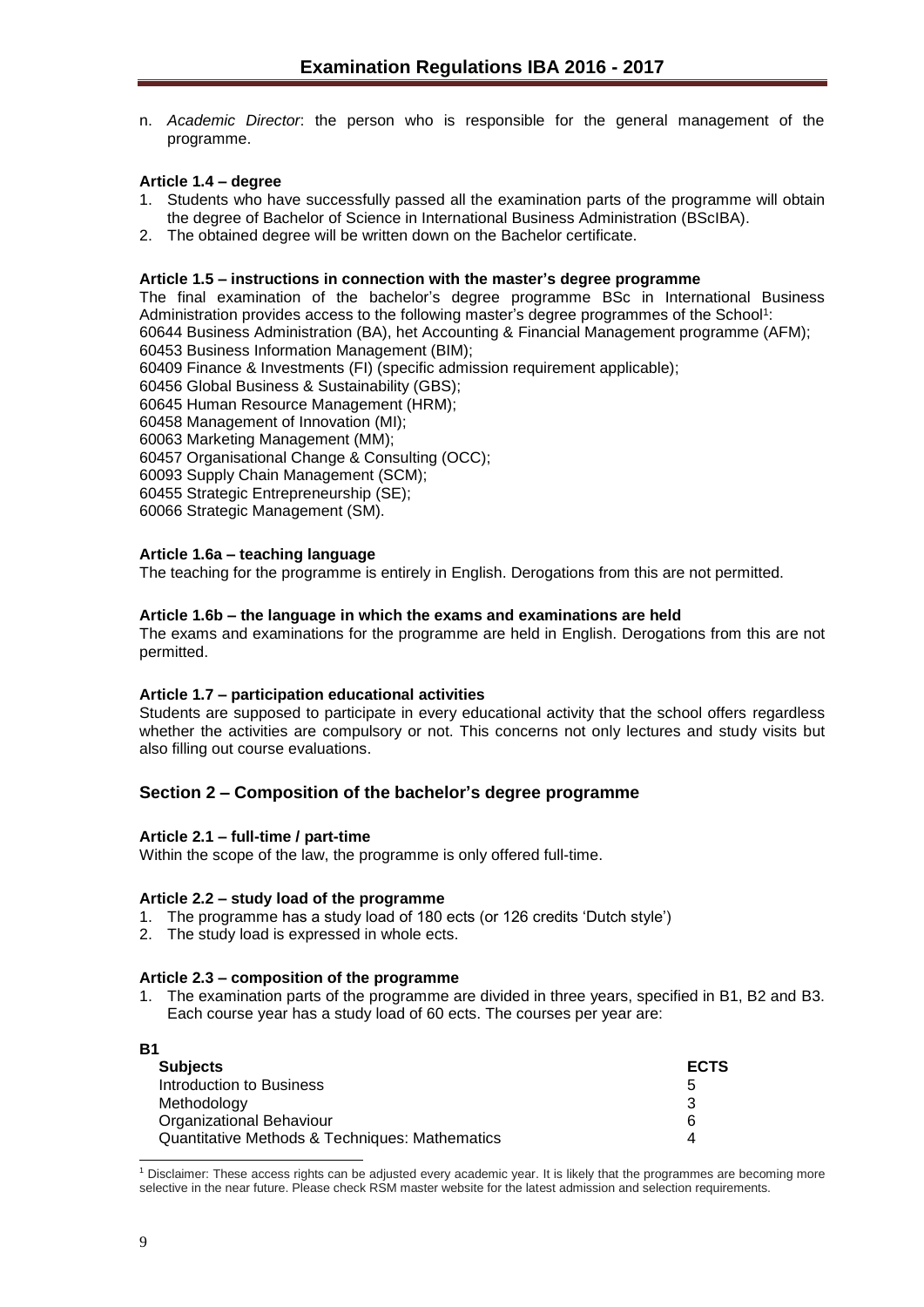| Skills 1: IT<br><b>Operations Management</b><br>Microeconomics & Markets<br><b>Strategic Business Plan</b><br>Quantitative Methods & Techniques: Statistics<br><b>Skills 2: Effective Business Communication</b><br>Foundations of Finance & Accounting<br>Macroeconomics & Institutional Context<br><b>International Business</b><br>Skills 3: Academic Writing & Critical Thinking                                                               | $\overline{2}$<br>5<br>5<br>6<br>4<br>3<br>6<br>5<br>4<br>$\overline{2}$               |
|----------------------------------------------------------------------------------------------------------------------------------------------------------------------------------------------------------------------------------------------------------------------------------------------------------------------------------------------------------------------------------------------------------------------------------------------------|----------------------------------------------------------------------------------------|
| <b>B2</b>                                                                                                                                                                                                                                                                                                                                                                                                                                          |                                                                                        |
| <b>Subjects</b><br>Organizational Theory & Dynamics<br><b>Quantitative Decision Making</b><br>Philosophy of Science<br>Leadership, Sustainability and Governance<br><b>Management Accounting</b><br><b>Applied Business Methods</b><br><b>Strategic Management</b><br>Cross Cultural Management/ International Case<br><b>Marketing Management</b><br><b>International Marketing Research</b><br><b>Technology Management</b><br>Corporate Finance | <b>ECTS</b><br>6<br>6<br>3<br>5<br>6<br>6<br>6<br>$\frac{5}{3}$<br>$\overline{4}$<br>5 |
| <b>B3</b><br><b>Subjects</b><br>Human Resource Management<br><b>Business Information Management</b><br><b>Foundations of Business Law</b><br>Innovation Management<br><b>Financial Accounting</b><br>Supply Chain Management                                                                                                                                                                                                                       | <b>ECTS</b><br>5<br>5<br>$\overline{4}$<br>4<br>5<br>5                                 |

Trimester 7: a choice from following options

- an international exchange (20 ects);
- or: internship (15 ects), in combination with either a Language elective, or an Elective approved by the Examination (5 ects);
- or: minor (15 ects), in combination with either a Language Elective, or an Elective approved by the Examination Board (5 ects);

or: 20 ects electives.

Research Training/Bachelor Thesis 12

20

- 2. The further descriptions of the examination parts referred to in paragraph 1 including obligatory practical examinations, as stated in the Sin-Online Course Guide and/or the Course Manual of the programme, constitute an integral part of these Teaching and Examination Regulations, without prejudice to the other provisions set out in these regulations.
- 3. The student chooses a minor as referred to in the first paragraph from the permitted minors of the EUR minor register.
- 4. The electives mentioned in paragraph 1 may be chosen from internal or external electives only after approval by the Examination Board. The Examination Board will grant their permission if they conclude that the content and level of the elective(s) is of similar university level and supervised and assessed by university examiners. In this context, the Examination Board may establish and publish a Trimester 7 Elective list with approved courses and projects and further approval procedures.
- 5. The courses of Trimester 7 should only have limited overlap at maximum of content with another course of the degree programme: for example it is not allowed to do a second internship as an elective.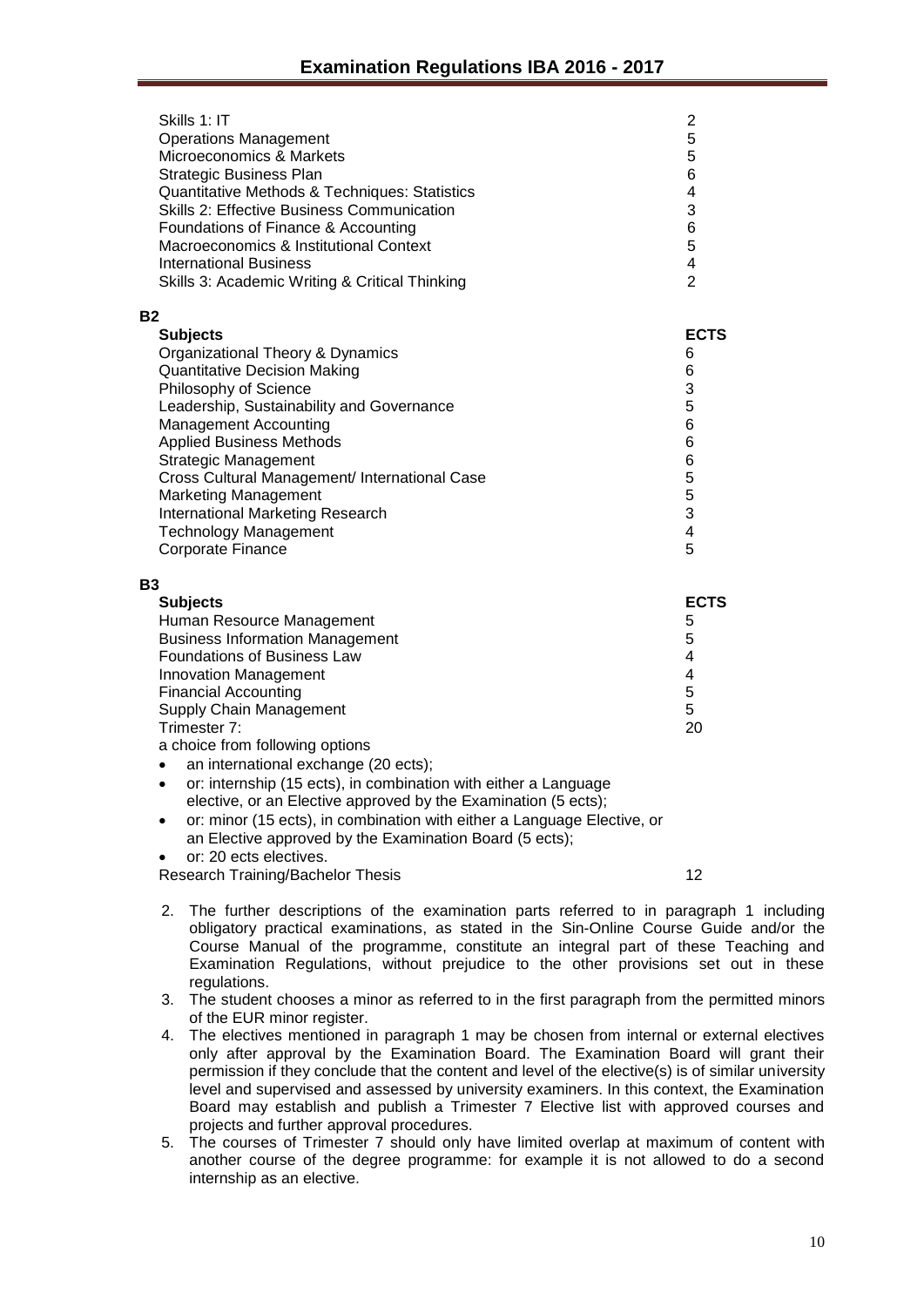- 6. The international exchange and the language elective will only be awarded with a pass or fail. Furthermore, the maximum ects that can be achieved with a language elective is 5 ects.
- 7. The total size of Trimester 7 should not exceed 20 ECTS unless the exceeding is caused by the size of one course. If a student chooses to do the International Exchange Programme then this examination part has precedence over any other examination part – such as the Interim Project, minor or internship – into the degree programme.
- 8. The annex to this Regulation specifies the various combinations possible within Trimester 7.

#### <span id="page-10-0"></span>**Article 2.4 – exemption from obligatory practical examinations**

In exceptional cases, the Examination Board can grant exemption from the obligation to take part in a practical examination. In that case, the Examination Board can decide that the practical examination should be carried out in another way, to be determined by the Examination Board.

#### **Article 2.5 – RSM Honours Programme**

Next to the degree programme, the RSM offers an extra-curricular honours programme for outstanding second-year students. The admission to the honours programme is selective. The selection procedure is transparent and published on the [RSM's current-students-website.](http://www.rsm.nl/bachelor/current-students/current-bachelor-iba-students/bachelor-2/rsm-honours-programme/) Completion of the programme will be awarded with 15 extra-curricular ects. These credits will be listed on a separate certificate.

#### <span id="page-10-1"></span>**Section 3 – Taking Examinations**

#### <span id="page-10-2"></span>**Article 3.1 – time periods and frequency of examinations; examination schedule; reexaminations and extra opportunities to take examinations**

- 1. The opportunity to take written examinations (except for practicals and bonus tests) belonging to the examination parts referred to in article 2.3 is given twice per academic year: the common examination during or at the end of the course and one common re-examination at the end of the academic year. However, students may take part in no more than 4 re-examinations of B1 each academic year.
- 2. In derogation from the provisions set out in paragraph 1, the opportunity to take a written examination belonging to an examination part for which the instruction is the last to be taught in a specific academic year, is given twice more in the subsequent academic year. In case the examination concerned is a bachelor elective, the regulations of the programme that offers the bachelor elective are applicable.
- 3. Examinations that are taken in a way other than written can be taken at least once per year.
- 4. The student has a free choice in the number of times that he/she wishes to take a written examination. The result is the last grade obtained. If the material to be studied for an examination has changed, the new material must be studied. For the examinations of course year B1 applies that once the BSA norm as specified in article 9.1 – whether or not by means of compensation – is met, these examinations may not be retaken.
- 5. Without prejudice to applicable regulations regarding a period free of examinations, and with due observance of the other provisions set out in these regulations, and of the R&G established by the Examination Board, the Academic Director establishes an examination schedule before the start of the academic year. In the event of urgent exceptional circumstances, the Academic Director can change the examination schedule during the academic year, provided that the change is announced in good time, and no later than the start of the registration period of the examination period concerned, via Erasmus Magazine, the Current Student Pages and/or Sinonline.
- 6. In exceptional cases the Examination Board can, at the request of the student, decide that an extra opportunity to take an examination will be offered, in derogation from the examination schedule.
- 7. If no indication is given in these regulations concerning how many times per academic year an examination can be taken, because that examination relates to an examination part that is not taught in the programme, the provisions on this matter in the relevant Teaching and Examination Regulations are applicable, unless the Examination Board has made a decision in derogation from these, on the understanding that it must be possible to take the examination at least once per academic year.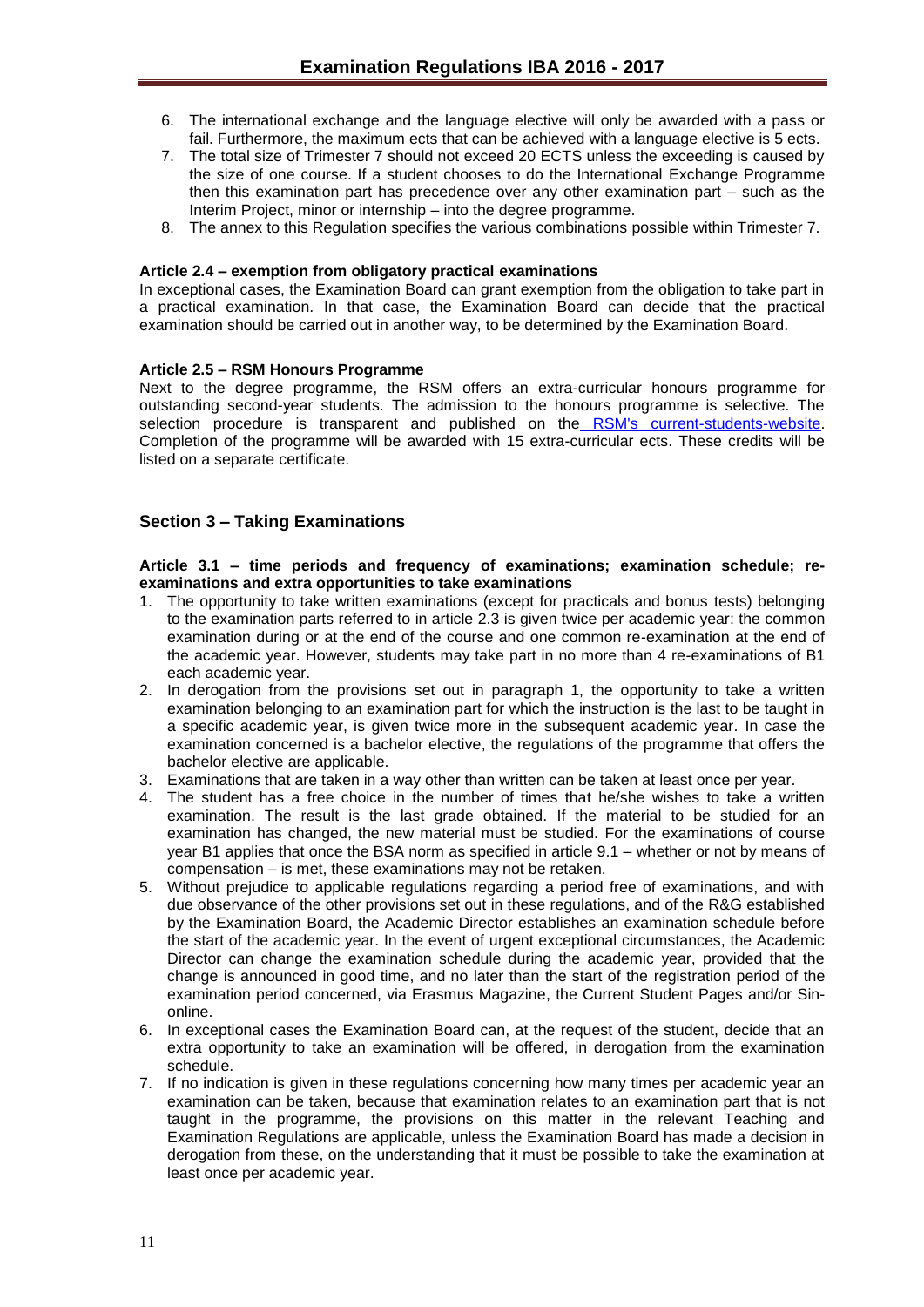#### <span id="page-11-0"></span>**Article 3.2 – form of the examinations**

- 1. The examinations of the programme are taken in written and/or oral form and/or by means of practical exercise, unless the Examination Board has decided otherwise.
- 2. If the Examination Board decides that the form as referred to in the foregoing paragraphs shall be different, it will announce this to the students no later than two months before the examination is to be held.
- 3. The elaborations in the form of the examinations as referred to in paragraphs 1 and 2, stated in the most recent version of the Undergraduate Catalogue for the programme, constitute an integral part of these Teaching and Examination Regulations, without prejudice to the other provisions set out in these regulations.
- 4. In exceptional cases the Examination Board may, at the request of the student, decide to permit derogations from the provisions set out in paragraphs 1 and 2.
- 5. Physically impaired students or students disabled through the senses are offered the opportunity to take the examinations in a manner adapted as far as possible to their individual handicap. The Examination Board will, if necessary, obtain expert advice before making a decision.

#### <span id="page-11-1"></span>**Article 3.3 – oral examinations**

- 1. No more than one person will be given an oral examination at a time, unless the Examination Board has decided otherwise.
- 2. An oral examination is taken in public, unless in an exceptional case the Examination Board or the examiner concerned has decided otherwise, or the student has objected to this.

#### <span id="page-11-2"></span>**Article 3.4 – sequence of examinations**

- 1. Students may do a minor as referred to in article 2.3 paragraph 1 if they have obtained at least 60 ects of the programme.
- 2. Students may officially register for the internship as referred to in article 2.3 paragraph 1 if they have successfully passed B1.
- 3. The examinations relating to the examination parts of B2 and B3 may not be taken before the first-year phase (B1) of the programme has been passed, unless and insofar the Examination Board has granted permission to proceed the programme based on 9.2, paragraph 2.
- 4. Students may start their Research Training/ Bachelor Thesis and electives if they have passed all components of B1.

#### <span id="page-11-3"></span>**Section 4 – Result of Examinations**

#### <span id="page-11-4"></span>**Article 4.1 – determining, announcing and recording results of examinations; marking period**

- 1. After an oral examination has been taken, the examiner determines the result immediately, and gives the student a written explanation of this.
- 2. The examiner determines the result of a written examination as soon as possible, and no later than four weeks after the day on which it was taken. And no later than three weeks in case of first year examinations due to the binding study advice. In the event of *force majeure*, the Examination Board can permit derogation from this period.
- 3. The Exam Administration RSM checks compliance with the marking period, and in the event that it is likely to be exceeded, reports this in good time to the chairman of the Examination Board.
- 4. With regard to an examination that is to be taken in a manner other than oral or written, the Examination Board decides in advance in what way and within what period the student will be given a written explanation of the result.
- 5. The examiner immediately reports the result to the Department for Exam Administration RSM, which then informs the student of this in writing.
- 6. The Exam Administration RSM is responsible for recording the results of exams and examination parts. This Office also records what certificates have been presented to a student. No information about recorded data, with the exception of data about the certificates awarded, is given to anyone other than the student, the Examination Board, the directors of the programme, the Executive Board, the student advisor, the student counsellor and the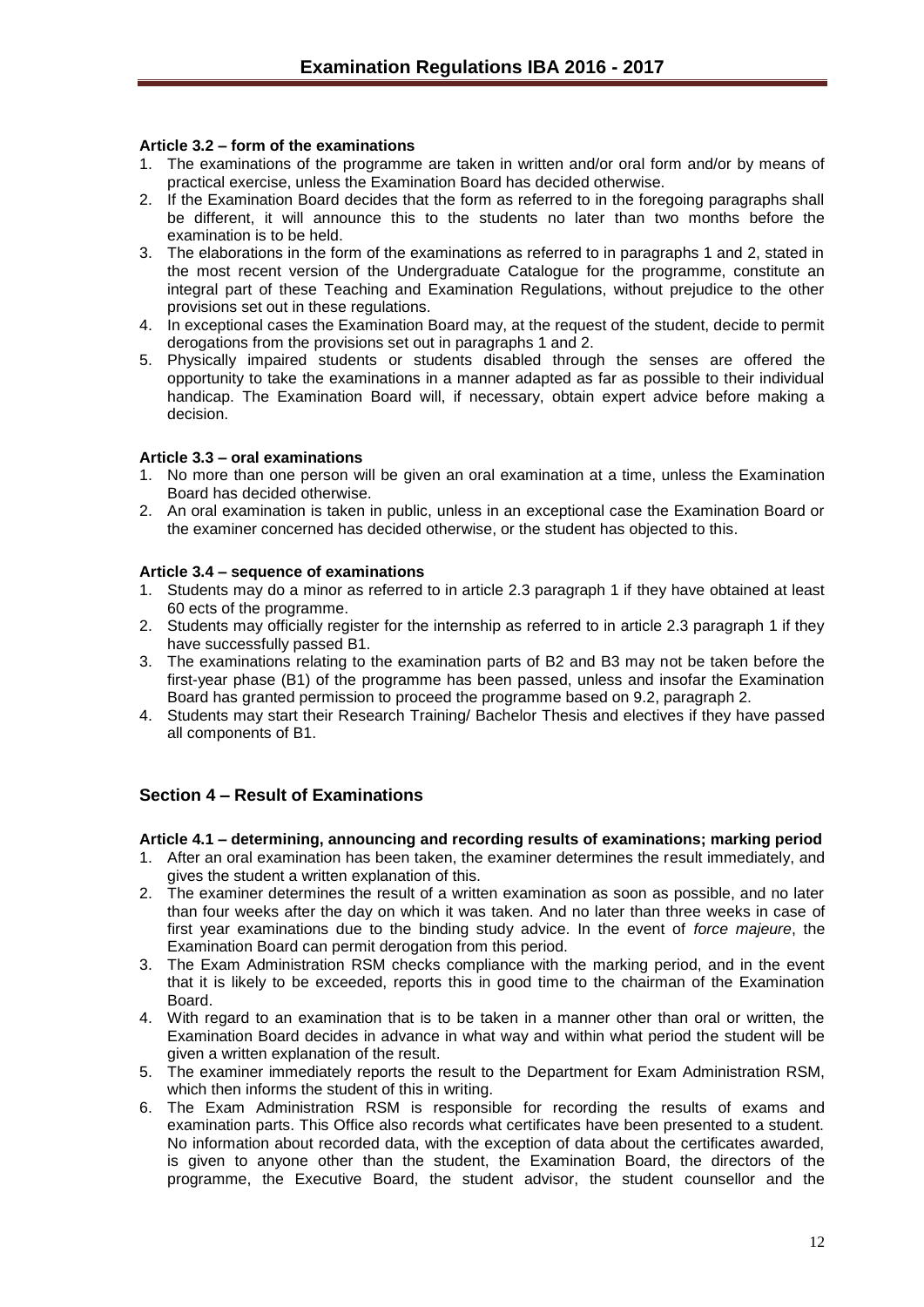Examinations Appeals Board (*CBE*). With the permission of the student, there may be derogation from the provisions set out in the last sentence.

- 7. The involvement of the Exam Administration RSM as referred to in the previous paragraphs is without prejudice to the provisions in this matter determined by the Executive Board.
- 8. The written explanation concerning the result of an examination contains information about the way in which the student can lodge an appeal with the Examinations Appeals Board (*CBE*).

#### <span id="page-12-0"></span>**Article 4.2 – period of validity of examination components and granted exemptions**

- 1. Unless otherwise mentioned, the term of validity for the examination components passed including approved components of another degree programme – and granted exemptions is six years. The Examination Board may extend the term of validity if, in its judgement, the knowledge, insights and skills relating to the examination component in question are not obsolete.
- 2. The Examination Board can impose, with respect to an examination part taken and passed more than six years previously, an additional or alternative examination, before the student is admitted to take the exam concerned.
- 3. If an examination component should be tested by more than one examination, the term of validity of the partial result shall be limited to the academic year in which the partial examinations are taken, unless the examiner determines otherwise.

#### <span id="page-12-1"></span>**Article 4.3 – Feedback and Perusal**

- 1. As soon as possible but no later than four weeks after the written test, the examiner will give generic feedback. The examiner will provide information about the content of the written test and the correct answers/answer models in an explanatory session or via another approved medium. This offers students the opportunity to review the questions and assignments of the exam concerned, along with the answer models and criteria for assessment. The examiner sets the date, time and procedure of the feedback. The feedback must be realistically managed and the use of appropriate media (such as BlackBoard) is allowed.
- 2. As soon as possible or at the same feedback session but no later than four weeks after the feedback, students will have the opportunity to peruse their own assessed exam. The examiner may determine that the perusal is only for students who registered for it and/or who have attended the feedback meeting. The examiner sets the date, time, location and procedure of the perusal.
- 3. In the event that a student can demonstrate that he/she was prevented from being present at the assigned location and time for the feedback or the perusal due to force majeure, at the request of the student an alternative opportunity will be offered, if possible within the term mentioned in paragraph 2.

#### <span id="page-12-2"></span>**Article 4.4 - Archiving period of written examinations**

- 1. The assignments, answers and the assessment of the written examinations will be archived (in paper or electronic form) for two years after the assessment.
- 2. The Research Training/Bachelor Thesis and the assessment thereof will be archived (in paper or electronic form) for seven years after the assessment.

#### <span id="page-12-3"></span>**Section 5 – Exemption**

#### <span id="page-12-4"></span>**Article 5.1 – exemption from examinations**

- 1. The Examination Board can, at the request of the student, grant exemption from an examination part referred to in article 2.3, paragraph 1 – with the exception of the Research Training/Bachelor thesis $2$  – on the grounds of:
	- having passed one or more examination(s) belonging to one or more examination part(s) of another university programme in the Netherlands, provided that this/these is/are, in the opinion of the Examination Board, equivalent or comparable in terms of content, study load and level; or

l

 $<sup>2</sup>$  Bachelor´s theses written and assessed at a foreign university on the basis of a double degree agreement with RSM, are</sup> exempted from this rule.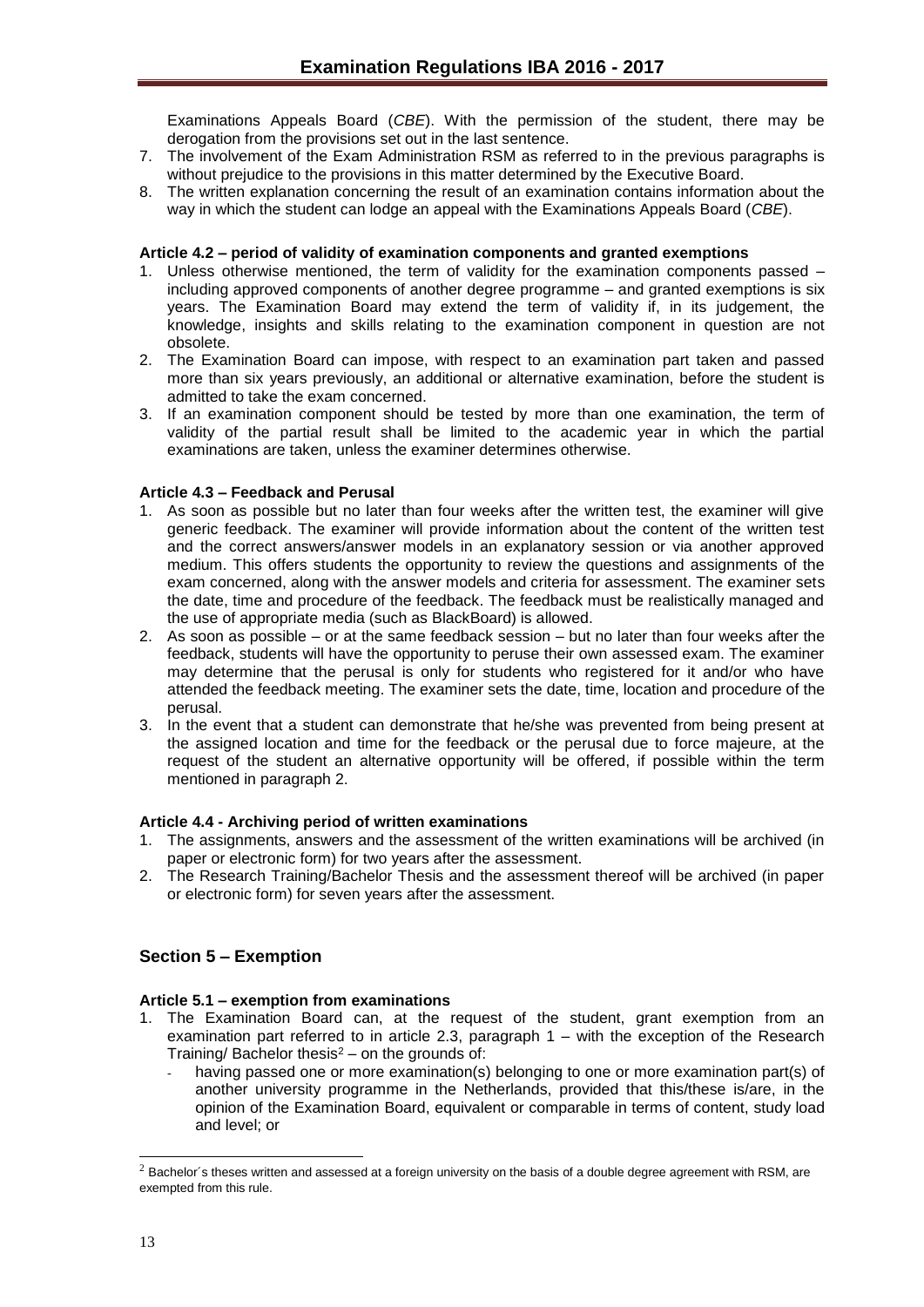- having passed one or more examination(s) belonging to one or more examination part(s) of a higher professional programme in the Netherlands, provided that this/these is/are, in the opinion of the Examination Board, equivalent or comparable in terms of content, study load and level; or
- having passed one or more examination(s) belonging to one or more examination part(s) of a higher education programme outside the Netherlands, provided that this/these is/are, in the opinion of the Examination Board, equivalent or comparable in terms of content, study load and level; or
- proof of relevant knowledge and experience gained outside the education in the aforesaid categories, provided that this is equivalent or similar in terms of nature, content and level to the examination part of the programme for which exemption is requested; or
- a combination of the aforesaid categories.

The Examination Board may ask the examiner(s) concerned for advice before making a decision.

2. Up to a maximum of 60 ects of the programme will be exempted.

#### <span id="page-13-0"></span>**Section 6 – Result of the Exam**

#### <span id="page-13-1"></span>**Article 6.1 – the result of the exam and active degree granting**

- 1. After all the examination parts of the bachelor's exam have been taken, the exam has been passed, unless the Examination Board decided that the exam also includes its own investigation into the knowledge, understanding and skills of the student.
- 2. Students who have passed the exam will be issued the degree Bachelor of Science. (BSc).
- 3. The head of the Department for Exam Administration RSM establishes rules and regulations for the application for the final exam. These rules and regulations require the approval of the Examination Board and must be timely and adequately disclosed.

## <span id="page-13-2"></span>**Section 7 – Previous Education and Selective Admission Procedure**

#### <span id="page-13-3"></span>**Article 7.1 – alternative requirements for deficiencies in previous education; requirements for English language**

- 1. Deficiencies in the previous education with regard to the subject Mathematics are eliminated by passing the Mathematics deficiency test to be taken for this purpose. This test is at the same level as the VWO exams Mathematics A or B (VWO new system), Mathematics A1,2 or B1 (VWO old system) or the International Baccalaureate: Mathematics, standard level. The precise subjects are announced at least one month in advance.
- 2. The requirement concerning mastery of the English language is fulfilled if the candidate has either passed the final examination in English at VWO level, or can submit TOEFL 80 with no sub scores below 20 or IELTS 6.0 with no sub scores below 6.0, or a similar result on a test that can be equated with these, or passes the English deficiency test organized by the institution; however, no further requirements concerning mastery of the English language are imposed for candidates who come from English-speaking countries or who have taken English-language secondary education in the Netherlands or abroad.

#### <span id="page-13-4"></span>**Article 7.2 – equivalent previous education**

- 1. To those who have diplomas of secondary or pre-university education, whether or not awarded in the Netherlands, which are deemed in ministerial regulations to be at least equivalent to the Dutch diploma of pre-university education, article 7.1 is applicable *mutatis mutandis*.
- 2. Those who have other diplomas of secondary or pre-university education awarded outside the Netherlands, which in the country of origin give access to university education, can be granted exemption by the Executive Board from the requirements of previous education referred to in article 7.24, paragraph 1 of the law, provided that they fulfil the requirements stated in article 7.4 of these regulations.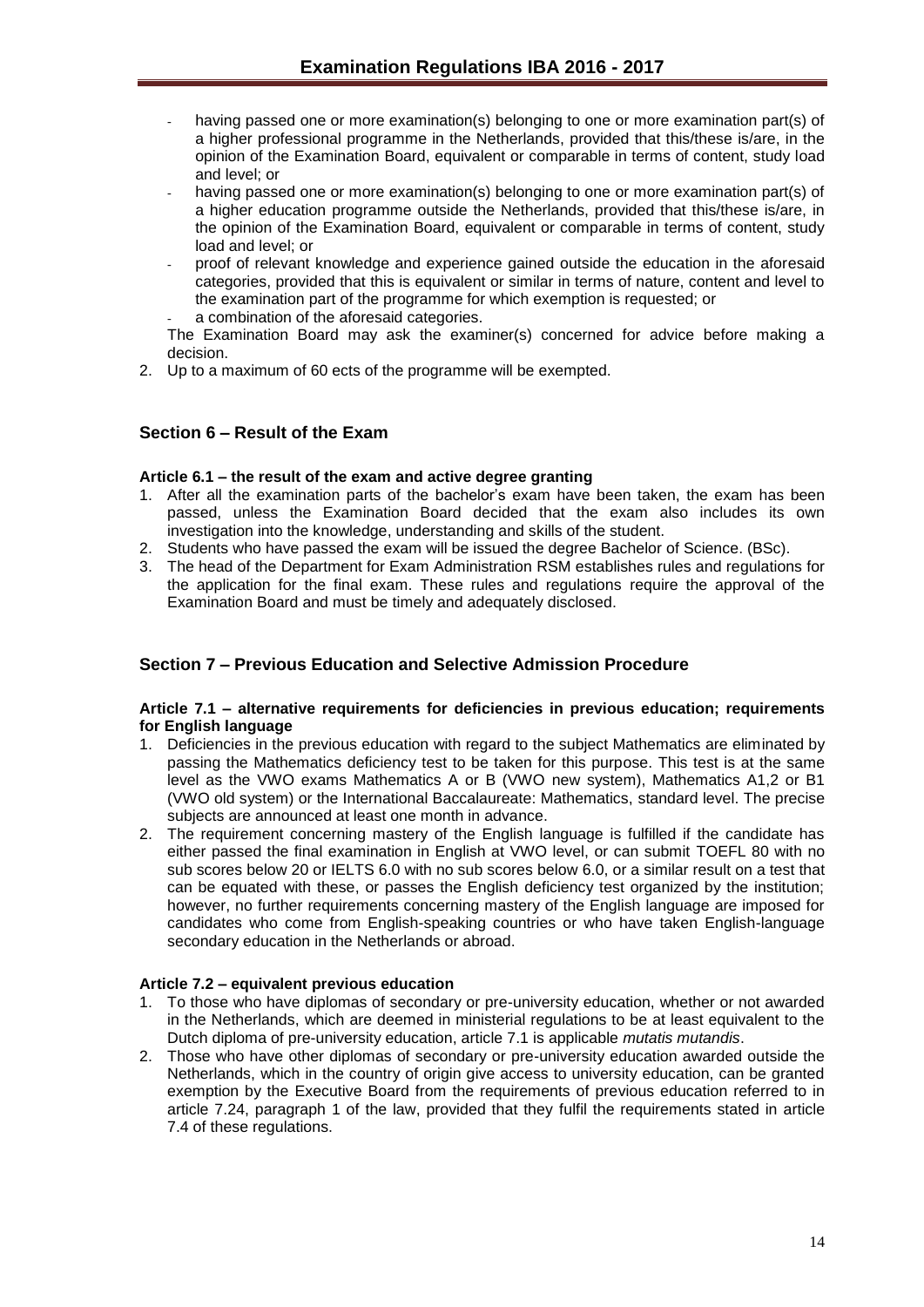#### <span id="page-14-0"></span>**Article 7.3 – colloquium doctum**

- 1. For the entrance examination as referred to in article 7.29 of the law, hereinafter referred to as the *colloquium doctum*, the following requirements are set:
- **English:**
	- TOEFL 80 with no sub scores below 20 or IELTS 6.0 with no sub scores below 6.0;
- **Mathematics:**
	- Knowledge of mathematics, as required for the subject Mathematics A or B, A1,2 or B1 final examination of VWO with a grade of 7.0 (out of 10) or higher,
	- or the International Baccalaureate: Mathematics, a grade of 5 or higher for Mathematics Standard Level or a grade of 4 or higher for Mathematics Higher Level;
- 2. The selective admission procedure mentioned in Article 7.5 is in place.
- 3. The term of validity for the test results passed is two years

#### <span id="page-14-1"></span>**Article 7.4 – entrance requirements for those with a non-Dutch diploma that is not deemed in the ministerial regulations to be equivalent to the Dutch VWO diploma**

Those with diplomas as referred to in article 7.2, paragraph 2 may be admitted to the programme by the Executive Board after they have fulfilled the requirements stated in article 7.3 that are applied within the scope of the *colloquium doctum* with regard to the subjects English and Mathematics.

#### **Article 7.5– Numerus Fixus and decentralized selection**

- 1. With reference to article 7.53 of the law, a Numerus Fixus with a decentralized selection procedure is in place for the Bachelor programme in International Business Administration. For 2017-2018 the maximum intake will be 575 students.
- 2. Next to the regular, formal requirements as included in articles 7.1 and 7.2 of the Teaching and Examination Rules of the programme, selection of applicants will take place on following three criteria:
	- the grade point average based on the school report of the penultimate year of secondary education;
	- $-$  the relevance and quality of a Curriculum Vitae;
	- $-$  the relevance and quality of the answers on five essay questions with regard to motivation for the programme.
- 3. Based on these three criteria, scores will be awarded. The total score will be decisive for the place on the ranking of the applicant. Applicants receiving a place on the ranking between 1 – 575 will be guaranteed a place in the programme, provided they also meet the remaining formal requirements with regard to the final diploma, the level of English and the level of Mathematics. If a student drops out from the ranking his/her place will be given to the next applicant on the ranking list. No places will be made available after August 11 each year.
- 4. Applicants with a grade below 7.0 (Dutch grading scale, or international equivalent) for Mathematics will be put in the lowest tier of the ranking.
- 5. The grade point average will be scored from 1 to 5 for applicants with a grade point average of at least 7.0 on the Dutch grading scale, or the international equivalent of this grade and will be scored 0 for applicants with a grade point average below.

A full overview of equivalent diplomas and grades is provided on [the IBA website on Application](http://www.rsm.nl/bachelor/international-business-administration/admission-application/selection-criteria-per-diploma/)  [& Admission](http://www.rsm.nl/bachelor/international-business-administration/admission-application/selection-criteria-per-diploma/)

6. The required level of English is either TOEFL 80 with no sub scores below 20 or IELTS 6.0 with no sub scores below 6.0.

The grade point average will count for 50% in the final score.

- 7. Relevance and quality of the CV will assessed on criteria as indicated below:
	- international background: nationality, place of birth, place of residence
	- international education
	- $-$  international experience
	- international extra-curricular activities

The applicants should provide the programme with evidence of activities undertaken. The relevance and quality of the CV will be scored 1 to 5.

The CV will count for 25% in the final score.

8. The essay questions are:

#### **Question 1:**

*Please describe a situation in which you worked with people from different backgrounds and what you learned from that experience.*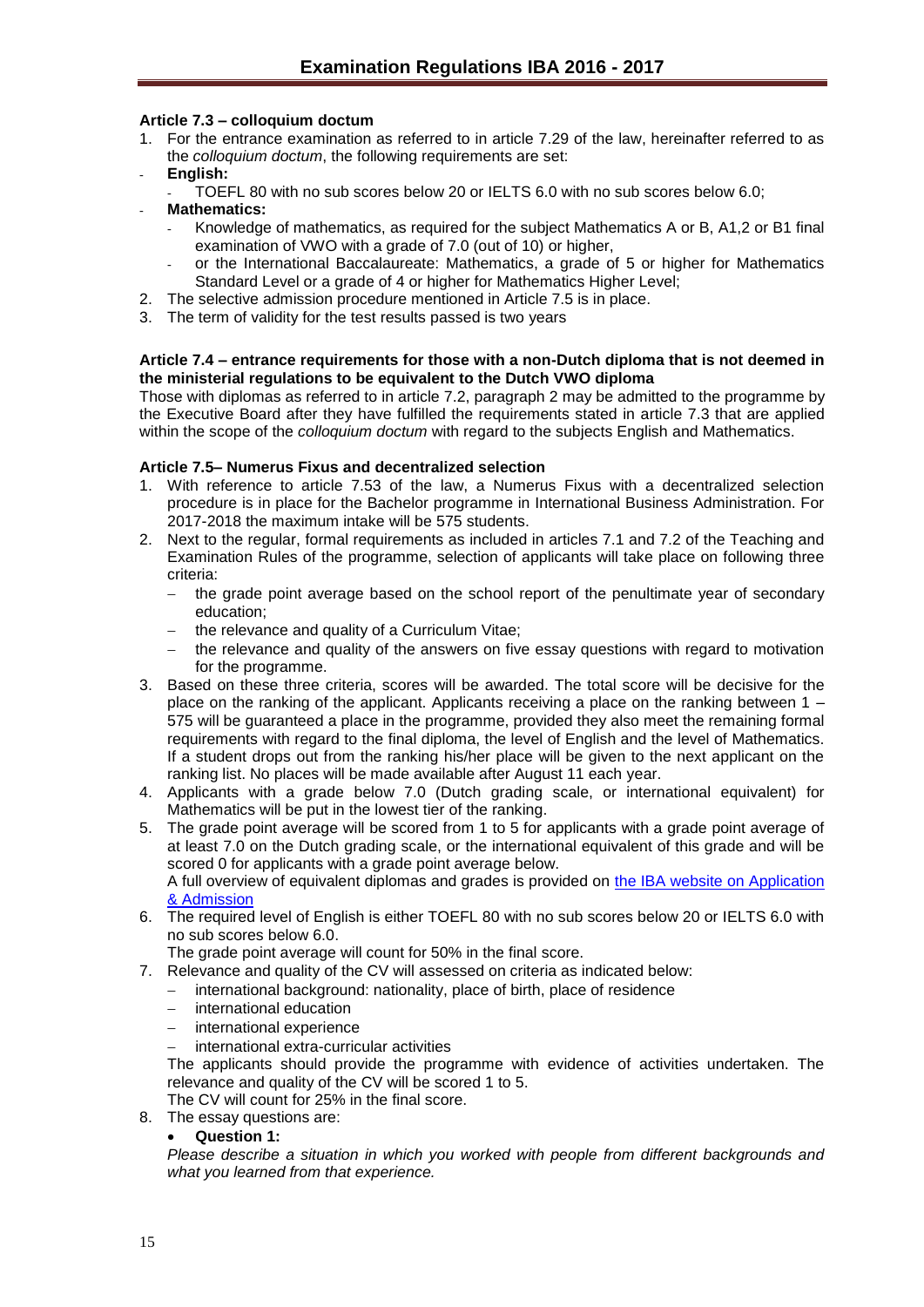**Question 2:**

*Briefly describe a time in which you had to step out of your comfort zone and what you learned from that experience.*

**Question 3:** 

*How do you plan to integrate with students from other countries and cultures?*

**Question 4:**

*What proves your sincere interest in an international programme like IBA?*

**Question 5:**

*What other relevant information do you want to share with us in order to motivate your application?*

Relevance and quality of the answers to the question will be scored 1 to 5.

The answers on the essay questions will count for 25% in the final score.

- 9. Students should apply for the programme at Studielink before January 15 and at RSM before February 15 each year, provided they have applied with Studielink before January 15.
- 10. The selection of applicants will be conducted by the Selection Committee IBA, consisting of staff of RSM's Recruitment & Admissions Office and the Executive Director IBA.

The Committee will assess applicants first on their CV and their answers on the essay questions and will then assess applicants on their grades.

Decisions of the Selection Committee are open to appeal at the Examinations Appeals Board of Erasmus University within 6 weeks after the decision has been sent to the applicant.

### <span id="page-15-0"></span>**Section 8 – Study Counselling**

#### <span id="page-15-1"></span>**Article 8.1 – study counselling and advice**

- 1. The Department for Exam Administration RSM is responsible, without prejudice to the respective provisions of the Executive Board, for recording the study results in such a way that each student can be given an overview at least once per quarter of the results that he/she has obtained in relation to the study and exam programme of the programme.
- 2. The Dean is responsible for the study counselling of students who are enroled for the programme, partly in order to assist their orientation towards possible study paths within and outside the programme.

#### <span id="page-15-2"></span>**Section 9 – The Binding Study Advice**

#### <span id="page-15-3"></span>**Article 9.1 – Binding Study Advice (BSA)**

- 1. On the grounds of article 7.8b, paragraph 3 of the law, on behalf of the Dean, the Examination Board issues a binding study advice at the end of the study year, as long as the student has not yet passed or has been exempted from the first-year phase (B1) of the programme.
- 2. At the end of the first year of enrolment all examination parts of the degree programme of the first year (B1) must have been passed. In this regard exempted or compensated parts are considered to be passed.
- 3. When a student fails to comply with the binding study advice norm as referred to in paragraph 2 of this article, he/she will receive a negative binding study advice which means he/she is prohibited to further studies. This rejection is given only if the student, with due consideration of his/her personal circumstances, is not regarded as suitable for the programme. This prohibition is valid for a period of three academic years.
- 4. The binding study advice is issued after the last re-examination of the examination parts of the first-year phase (B1) at the end of the academic year, but no later than the start of the new academic year.

5.

#### <span id="page-15-4"></span>**Article 9.2 – Student counselling and monitoring of students' progress**

1. During the first year of enrolment, the Examination Board issues on at least two occasions (after the first and after the second term) a provisional binding study advice regarding continuation of studies to those students who, on the grounds of the obtained number of ects, are not expected to fulfil the norm stated in article 9.1, paragraph 2 of these regulations.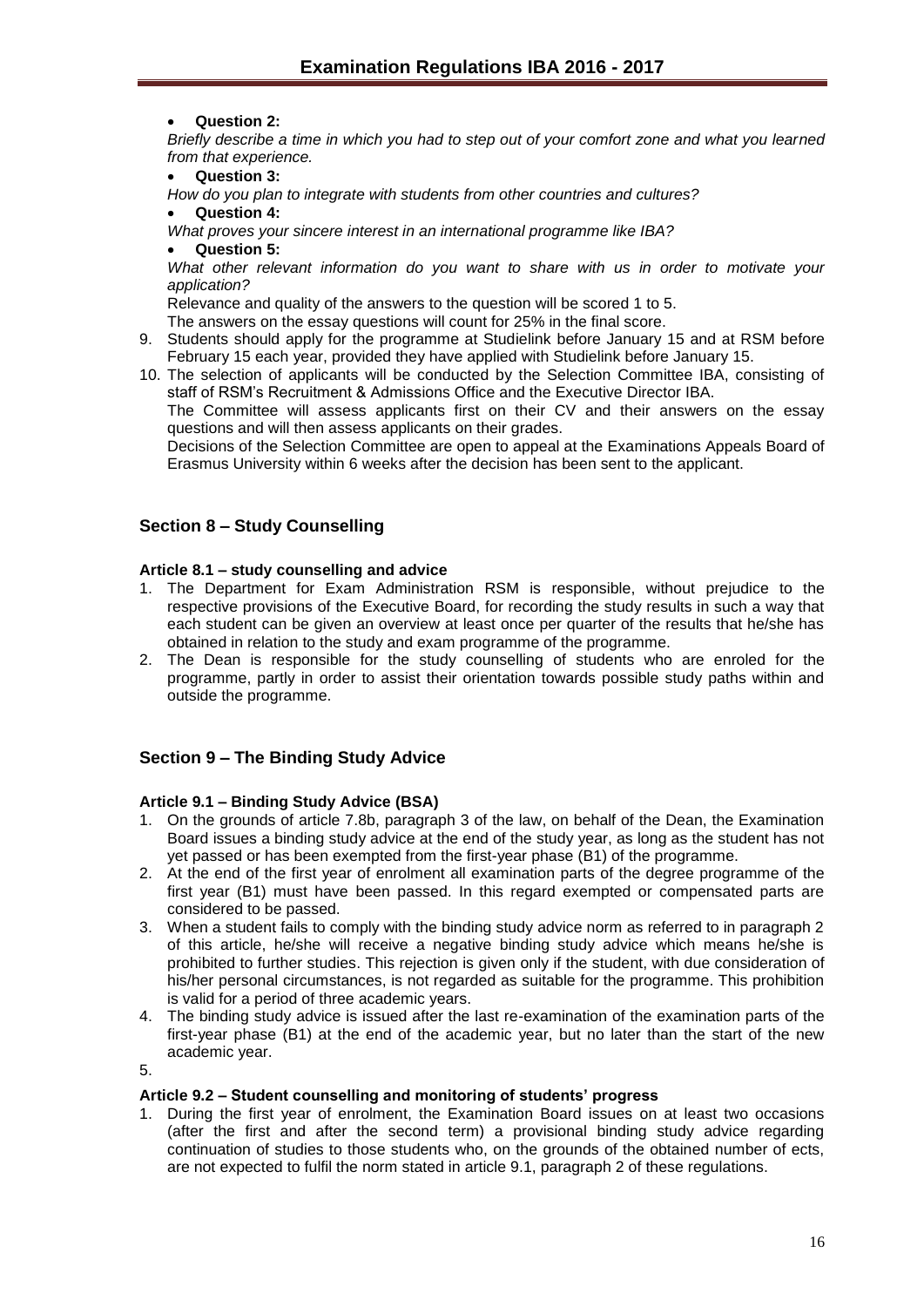- 2. The further regulation of student counselling and monitoring of students' progress during the first-year phase (B1) is described in the Undergraduate Catalogue for the programme.
- 3.

#### <span id="page-16-0"></span>**Article 9.3 – Exception to the BSA-norm in case of personal circumstances**

1. On behalf of the Dean, the Examination Board can adjust the norm as referred to in article 9.1, paragraph 2, on the base of an individual study plan, provided that the student must pass all examination parts of the degree programme of the first year (B1) at the end of the second year of enrolment.

The Examination Board shall decide as soon as possible, but in any case, within four weeks after submission of the individual study plan, taking into account the circumstances, the study delay and the possibility of the student to continue the programme. In case the development of the personal circumstances gives cause to, the Examination Board can adjust the individual study plan and the norm on motivated request of the student and after consultation with the student adviser.

The adjusted norm will be expressed in whole ects credits or number of courses, specifying the period within which the adjusted norm must be met.

- 2. The personal circumstances that are taken into consideration when the recommendation regarding the continuation of studies is issued are:
	- disease, sickness, handicap, disability or pregnancy of the student concerned;
	- special family circumstances;
	- membership of the University Board, the Faculty (School) Board or the Programme Committee;
	- other circumstances as referred to in article 2.1 of the Implementation Decree of the Higher Education and Research Act (*WHW*).
- 3. A student who, as a result of personal circumstances, can reasonably be expected to incur prolongation of the programme must report this in good time to the student adviser. The purpose of this report is to restrict the prolongation of the programme as a result of the circumstances and, if necessary in the opinion of the student adviser, to formulate an individual study plan. The report is made in good time if it is made within four weeks of the commencement of the circumstances. If the circumstances are such that the student or the manager of his/her affairs does not have the opportunity to report this within four weeks, the reporting in good time or otherwise will be assessed in the light of those circumstances.

If the individual study plan also implies that the first year (B1) cannot be completed within the first year of enrolment, then the individual study plan needs to be submitted to the Examination Board for approval no later than two weeks before the end of the first academic year.

#### <span id="page-16-1"></span>**Article 9.4 – Exception to the BSA-norm in case of hardship**

- 1. In case article 9.3 is not applicable but application of the norm as referred to in article 9.1, paragraph 2, would be onerous because it cannot be sustained that the student must be regarded as unsuitable for the programme, the Examination Board can adjust the norm on behalf of the Dean. For the purpose of this hardship exemption, the Examination Board will take all students (freshmen only) with one non-compensable insufficient grade or two fails into consideration at the end of the academic year, but no later than the start of the new academic year. Decisive factors for application of the hardship exemption are the average grade and the overall picture of the study performance of the student
- 2. If application of the rules of this Section result in any other way in unreasonable or unfair situations with respect to the student or a group of students, the student or group of students concerned may submit a written and reasoned and substantiated request for derogation from the said rules to the Examination Board. On behalf of the Dean and after consultation with the student adviser, the Examination Board can derogate from these rules in favour of the student or group of students.
- 3. Students who may continue their study on the basis of hardship must complete B1 by the end of the second year of enrolment (with the application of the compensation rule). The Examination Board may also decide to set additional conditions.
- 4.

#### <span id="page-16-2"></span>**Article 9.5 – Content and form of the binding study advice**

The binding study advice is issued by e-mail (student account address) and contains:

a. the norm that applies for the student concerned, expressed in the number of ects and/or courses of the first-year phase (B1) to be obtained;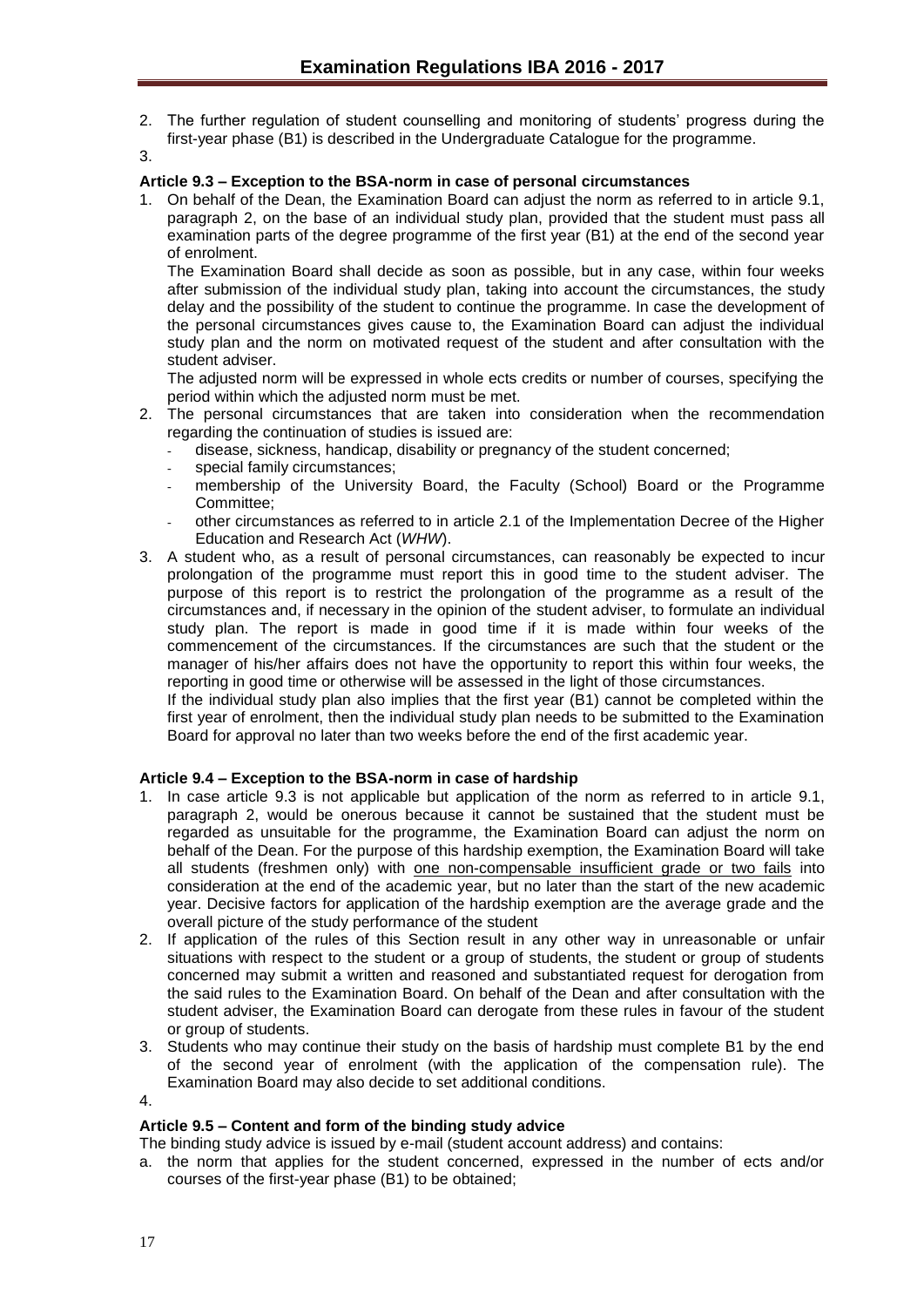- b. the number of credits and/or courses of the first-year phase (B1) obtained;
- c. if the norm has not been met, the personal circumstances that have been taken into consideration;
- d. whether a rejection has been asserted (i.e. negative binding study advice), as referred to in article 7.8b, paragraph 3 of the law;
- e. in case of a negative binding study advice:
	- the information that the student may not enrol as a student or external student for the programme for the next three academic years,
	- advice about continuation of studies within or outside the Erasmus University Rotterdam;
- f. the possibility to lodge an appeal to the Examination Appeals Board (*CBE*) and the period within which the appeal must be lodged.

#### <span id="page-17-0"></span>**Section 10 – Final and Implementation Provisions**

#### <span id="page-17-1"></span>**Article 10.1 - amendments changes**

- 1. Amendments to these regulations will be adopted by the dean RSM through a separate decree.
- 2. No amendments will be made that are applicable to the current academic year, unless the interests of the students are, in reason, not thereby prejudiced.
- 3. Moreover, amendments must not influence, to the detriment of the students any other decision, which has been taken with respect to a student by the Examination Board by virtue of these regulations.

#### <span id="page-17-2"></span>**Article 10.2 - hardship clause**

In very exceptional individual circumstances, in which application of one or more of the provisions set out in these regulations leads to evidently unreasonable and/or unfair situations with regard to a student, a student can submit a request in writing, and with reasons, for derogation from the said provision(s) to the Examination Board. The Examination Board may, after consulting the relevant examiner(s) and the student advisor or student counsellor, derogate from the said provision(s) in favour of the student. A decision to reject the student's request will not be made by the Examination Board until the applicant has been given the opportunity to present his or her case, if this is requested.

#### <span id="page-17-3"></span>**Article 10.3 – announcement**

The dean RSM is responsible for an appropriate announcement of these regulations and of amendments to these documents.

#### <span id="page-17-4"></span>**Article 10.4 – entry into force**

These regulations enter into force on 1 September 2016.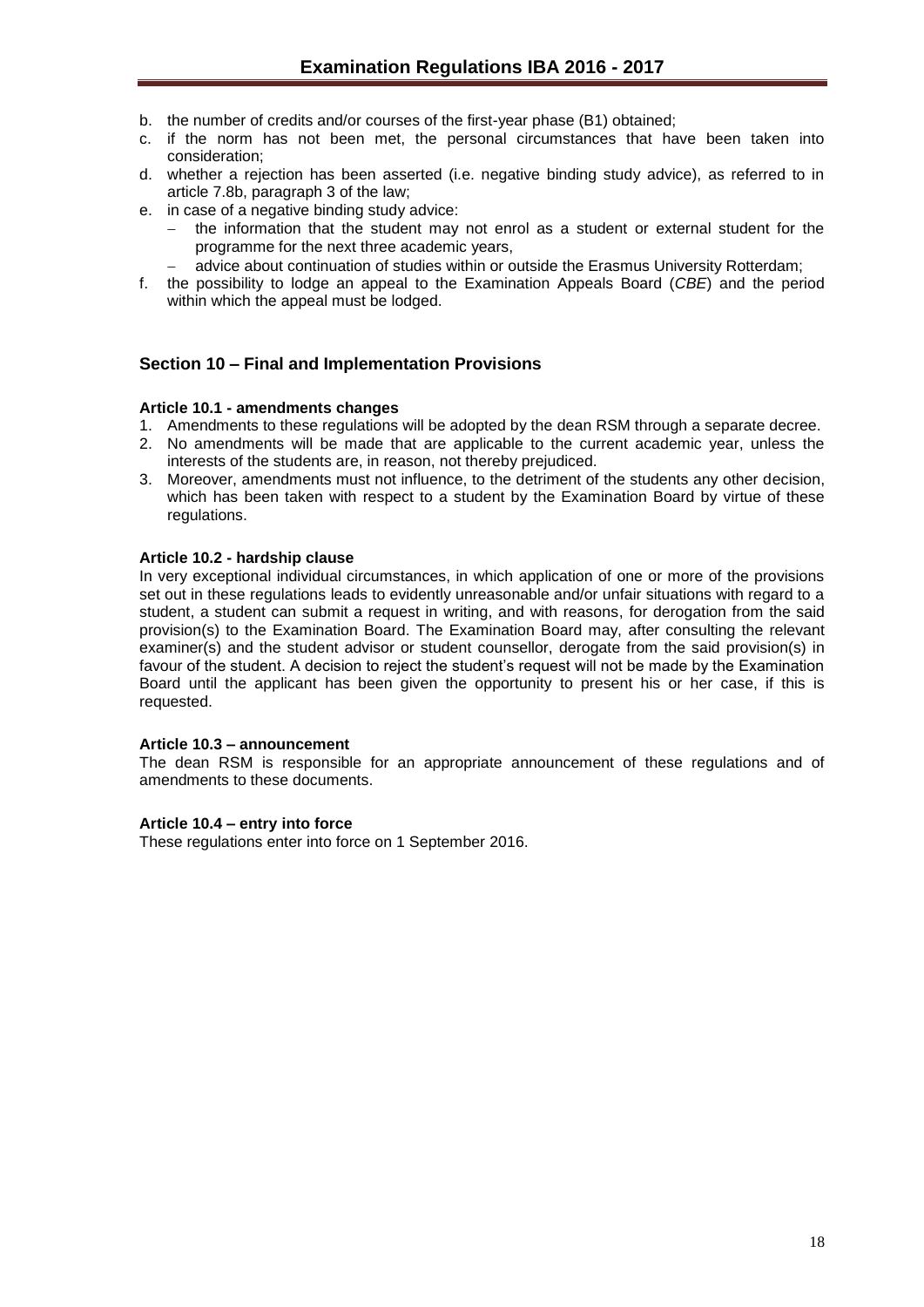## <span id="page-18-0"></span>**Appendix Trimester 7**

**1. These are the standard Bachelor 3 Trimester 7 options (see article 2.3, paragraph 1)**



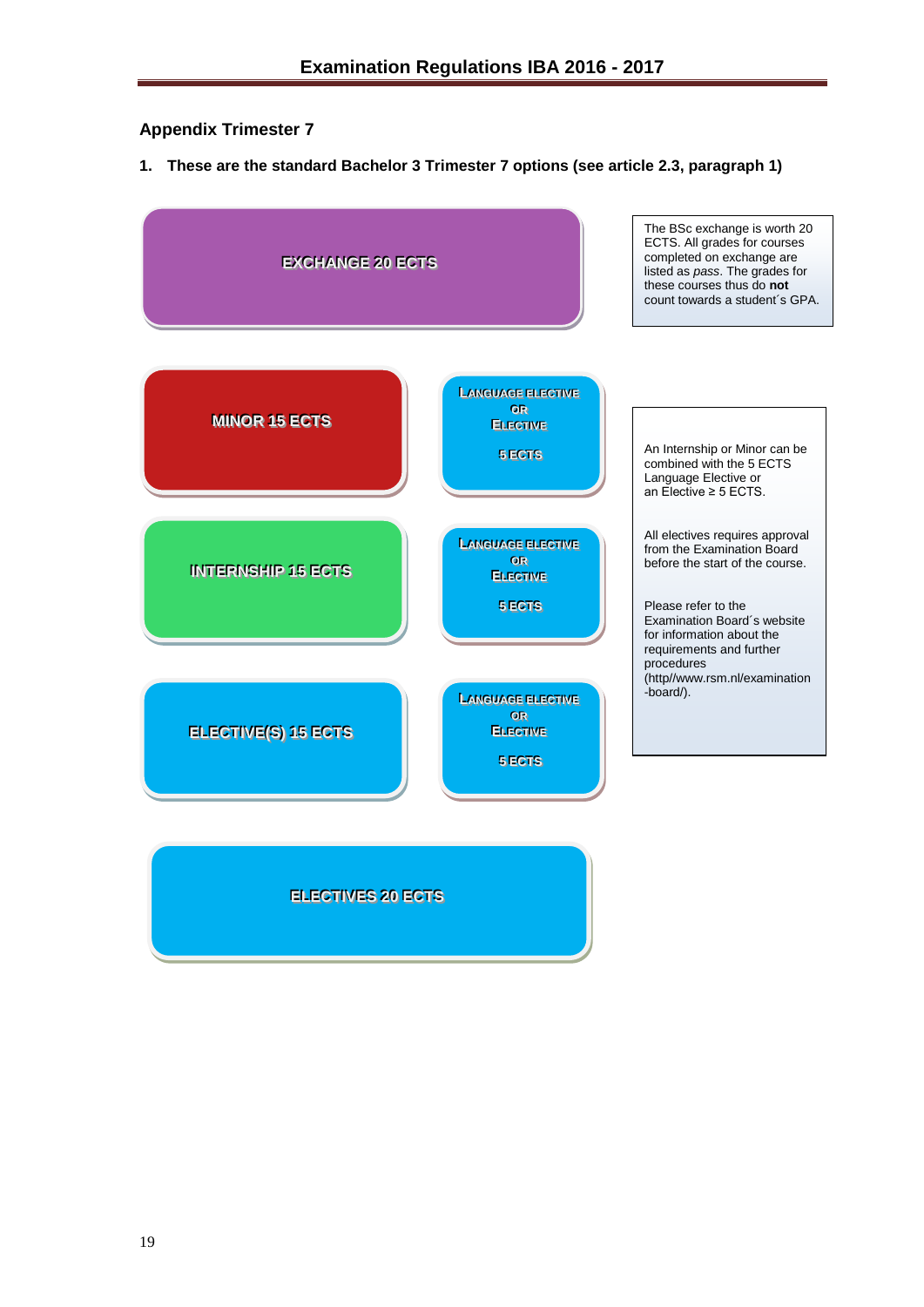#### **2. More than 20 ECTS (see article 2.3, paragraph 7):**

If a student goes on exchange then the exchange credits must be used to fill the 20 ECTS mandatory Bachelor 3 elective area. Internships, minors, electives will appear on a separate transcript and thus not be taken into account for GPA calculations.

#### **Bachelor 3 profiling (mandatory): Separate transcript:**



#### **Or:**

If a student does both a Minor and an Internship (or two Minors) and no other electives then both 15 ECTS courses will appear under Bachelor 3 courses on the diploma and will thus count towards the GPA.

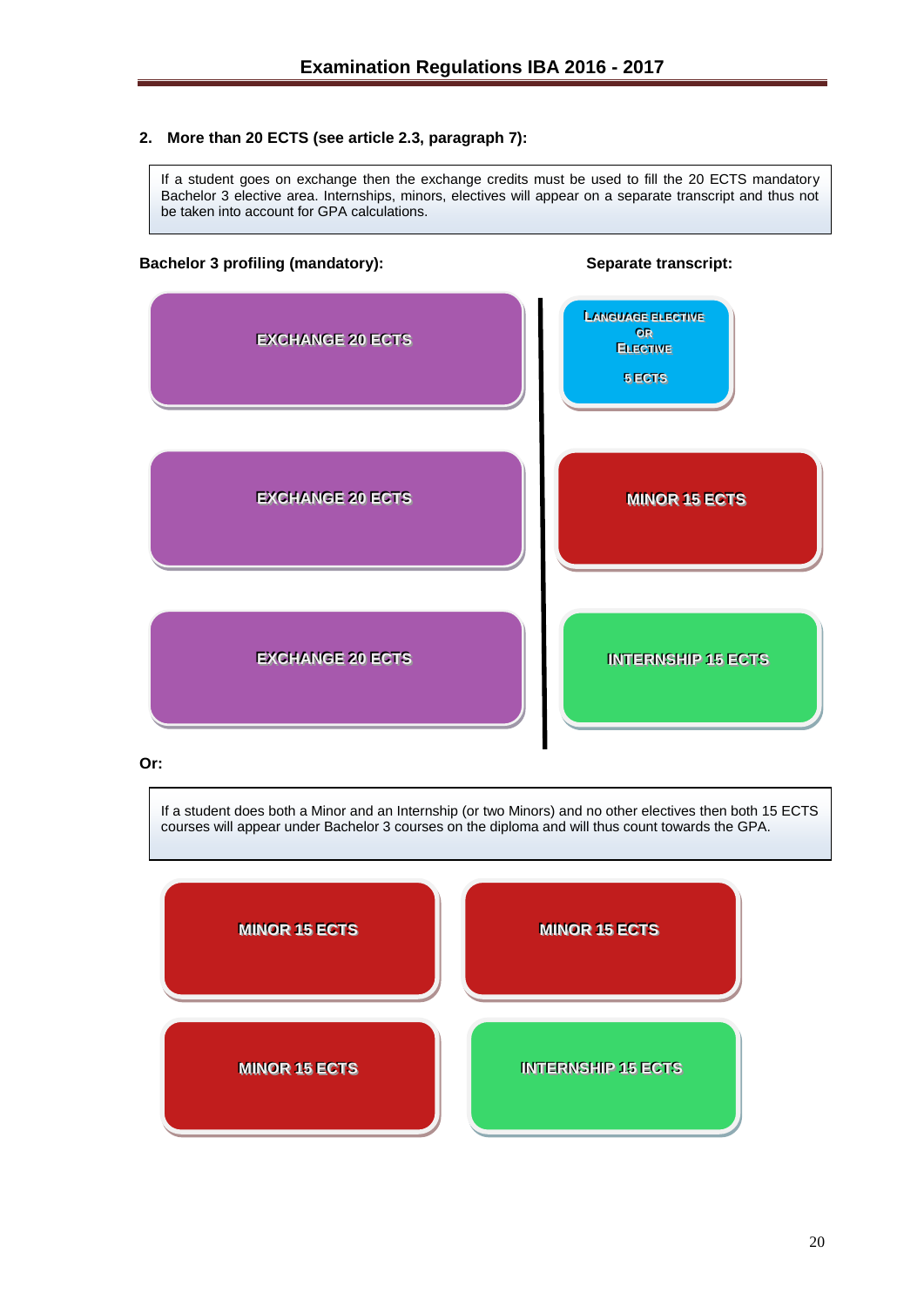#### **Or:**

If a student does both a Minor and an Internship (or two minors) and a 5 ECTS elective then the student may choose which 15 ECTS course should be on the diploma (and should thus count towards the GPA). The other course will appear on a separate transcript. Students should request which elective they would like to appear on their diploma at least 6 weeks before their last remaining course grade is published in Osiris. Requests can be made via the Examination Board's online request form [\(https://request](https://request-eb.rsm.nl/)[eb.rsm.nl/\)](https://request-eb.rsm.nl/). This also applies to students who complete one 15 ECTS elective and two 5 ECTS electives.



#### **It is not possible to do two internships!**

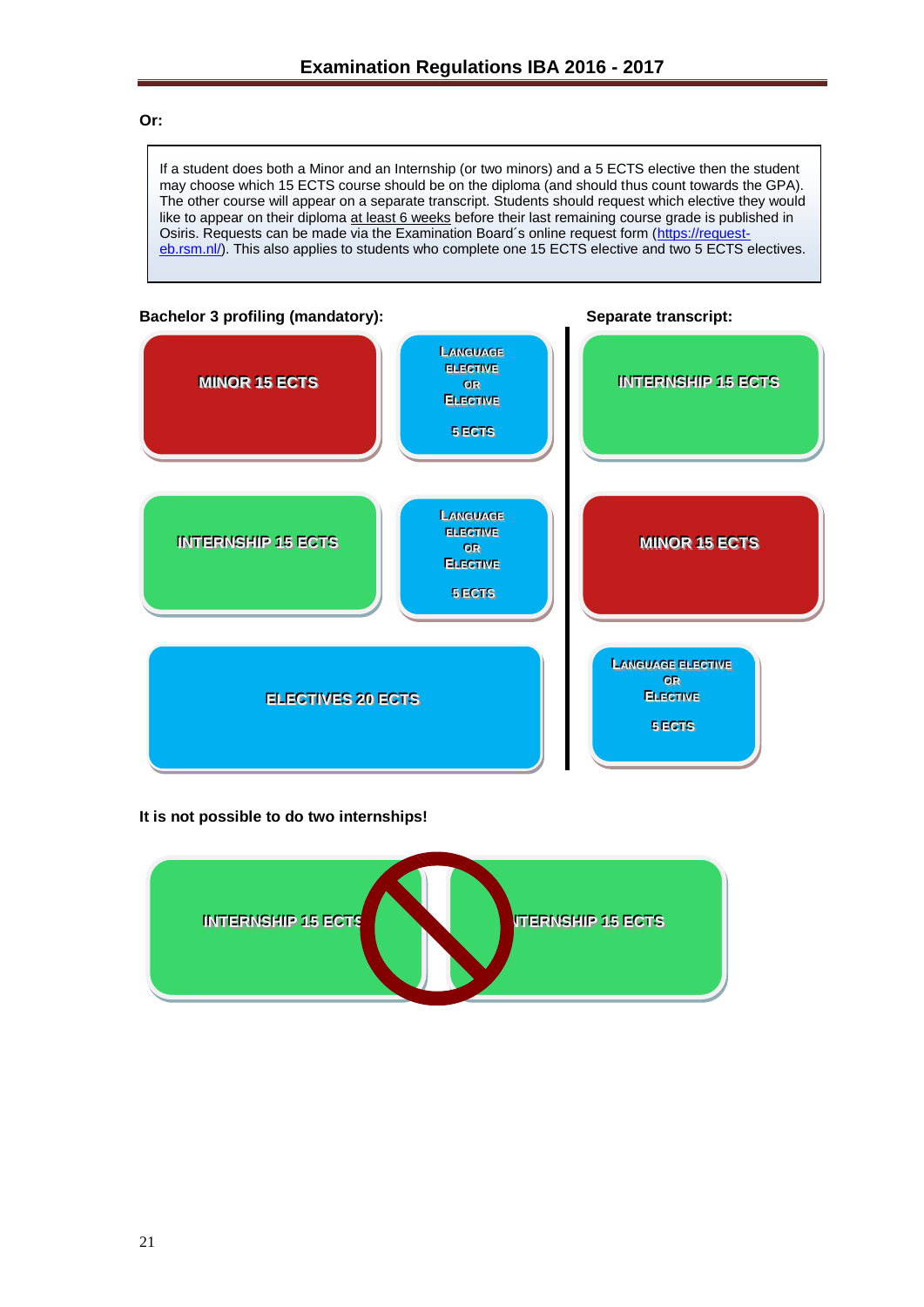## <span id="page-21-0"></span>4. Rules and Guidelines (R&G) of the Bachelor of Science in International Business Administration 2016-2017

#### <span id="page-21-1"></span>**Section 1 – General**

#### <span id="page-21-2"></span>**Article 1.1 – applicability of the Rules and Guidelines**

These Rules and Guidelines (R&G) are applicable to the examinations and the final exam of the bachelor's degree programme BSc in International Business Administration at the Rotterdam School of Management, Erasmus University, hereinafter referred to as the programme.

#### <span id="page-21-3"></span>**Article 1.2 – definitions**

- 1. Unless differently mentioned, in these R&G, the same definitions will be used as formulated in article 1.3 of the Teaching and Examination Regulations.
- 2. Fraud: the action or negligence of a student as a result of which it is impossible, entirely or in part, to form a correct judgment concerning his/her knowledge, insight and skills.

#### <span id="page-21-4"></span>**Article 1.3 – day-to-day procedure of the Examination Board**

The Examination Board may assign tasks to its members for taking care of daily procedures.

#### <span id="page-21-5"></span>**Article 1.4 – The authority to examine, the appointment of examiners (BSc programmes)**

- 1. For the purpose of conducting examinations and establishing the results thereof, the Examination Board appoints the examiners in compliance with the following rules:
	- a) At the start of the Academic Year the Examination Board appoints the examiners for the duration of that year;
	- b) Tenured and tenure track RSM academic staff (assistant professors, associate professors, endowed and full professors) as well as tenured RSM lecturers will be appointed as examiner for the teaching within their discipline;
	- c) At the request of the Department, other members of the RSM academic personnel (e.g. untenured lecturers, researchers, PhD-candidates) may be appointed as an examiner for a specific course (e.g. thesis trajectory);
	- d) At the request of the Department, a former member of the RSM academic staff or a (former) member of academic staff of another School of the EUR or any other research university may be temporarily appointed as an examiner for a specific course (e.g. thesis trajectory). This person must meet the following requirements: a completed PhD, or a university master´s degree with demonstrable extensive experience in performing scientific research. Furthermore, a hospitality agreement is required;
	- e) A UTQ (University Teaching Qualification, in Dutch BKO) or equivalent is preferable;
	- f) An examiner who is appointed for the first time shall be mentored by an experienced examiner from the relevant Department.
- 2. In case of special circumstances, the Examination Board may grant exceptions to the above rules.
- 3. The examiners provide the Examination Board with the information requested.
- 4. All appointed examiners shall be registered in the RSM's Examiners Register.
- 5. The Examination Board can suspend or withdraw the appointment as examiner if the person concerned persistently fails to comply with the applicable examination regulations or fails to deliver examinations that meet the minimum quality standards. The Examination Board will not do so until the person concerned in all fairness has had a chance to conform to the relevant rules.

#### <span id="page-21-6"></span>**Article 1.5 – the criteria**

In the decision making process the Examination Board employs the following criteria as a guideline – and in case of contrariety of criteria weighs the importance of employing one against another -:

- the preservation of the quality and selection criteria of each examination;
- the efficiency criteria, for example, expressed in terms of aiming to limit loss of time (wherever possible) for students who make rapid progress with their studies when preparing for examinations;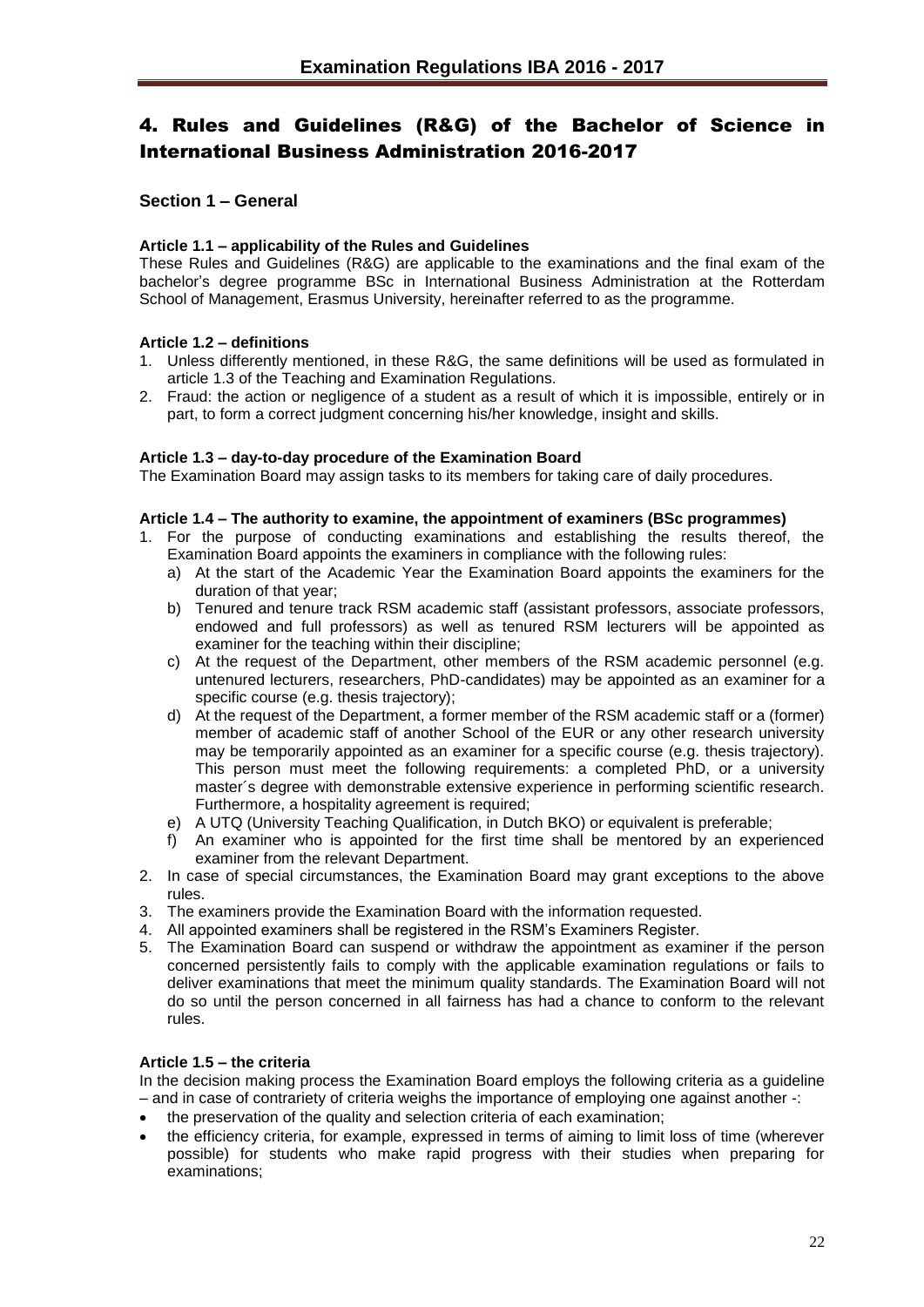- motivating students to interrupt their studies as soon as possible in cases where it is very unlikely that they will pass their examinations;
- protecting students from trying to take on too large a study load;
- tolerance towards students who, through circumstances beyond their control, have encountered delays during their studies.

#### <span id="page-22-0"></span>**Section 2 – Exemptions**

#### <span id="page-22-1"></span>**Article 2.1 – exemption from practical exercises**

A request for exemption from the obligation to take part in practical exercises, as referred to in article 2.4 of the Teaching and Examination Regulations, should be submitted by the student in writing, with reasons and supported by documentation, to the Examination Board at least four weeks before the practical exercise for which exemption is requested is scheduled to begin. In exceptional cases, the Examination Board may permit derogation from the period stated in the last sentence.

The Examination Board makes a decision within four weeks of receiving the request. The student is informed immediately of the decision.

#### <span id="page-22-2"></span>**Article 2.2 – exemption from an examination**

- 1. A request for exemption from taking an examination, in keeping with legal requirements, should be submitted in writing to the Examination Board along with an explanation of the reasons and documentation. The Examination Board can establish additional regulations regarding the procedure. These regulations will be published on the Examination Board website.
- 2. With due observance of the provisions set out in Section 5 of the Teaching and Examination Regulations, the Examination Board makes a motivated decision within four weeks of receiving the request. The student is informed immediately of the decision.
- 3. If a student already has exemption under the provisions of or by virtue of the law for one or more examination parts, he/she should report this to the Examination Board.
- 4. When the result of the examination is established, an exemption is not taken into consideration; the exemption is indicated on the list of grades with an 'E'.

#### <span id="page-22-3"></span>**Section 3 – Rules relating to the examination procedure proper**

#### <span id="page-22-4"></span>**Article 3.1 – registration for examinations**

- 1. A student who by virtue of his/her registration for the programme is entitled to take final exams and examinations, should register for them on time and correctly, in accordance with the provisions of or by virtue of these R&G. The registration term has been established per exam period in the examination timetable, as referred to in article 3.1 of the Teaching and Examination Regulations of the programme.
- 2. In any one-examination period, the student may register for no more than 8 examinations.
- 3. The head of the Department for Exam Administration RSM can, with the approval of the Examination Board, establish specific rules for properly registration in examinations, by virtue of the Teaching and Examination Regulations of the programme and the R&G of the Examination Board. These specific rules will be announced in a proper manner in sufficient time.
- 4. The Examination Board can derogate from the date of registration referred to in paragraph 1 if the student, as a result of *force majeure*, has been unable to register on time and correctly. Under certain circumstances, *force majeure* may be said to exist in the event of, for example, sickness or special family circumstances. The student should submit the request for this as soon as reasonably possible.
- 5. The head of the Department for Exam Administration RSM may, in cases other than those referred to in paragraph 4, derogate from the registration period no later than two working days before the day on which the examination will be taken, provided that this does not jeopardize the correct preparation for the examination session. The head of the Department for Exam Administration RSM will charge administration costs of € *13.50* per examination for this derogation. The head of the Department for Exam Administration RSM reports this to the Examination Board.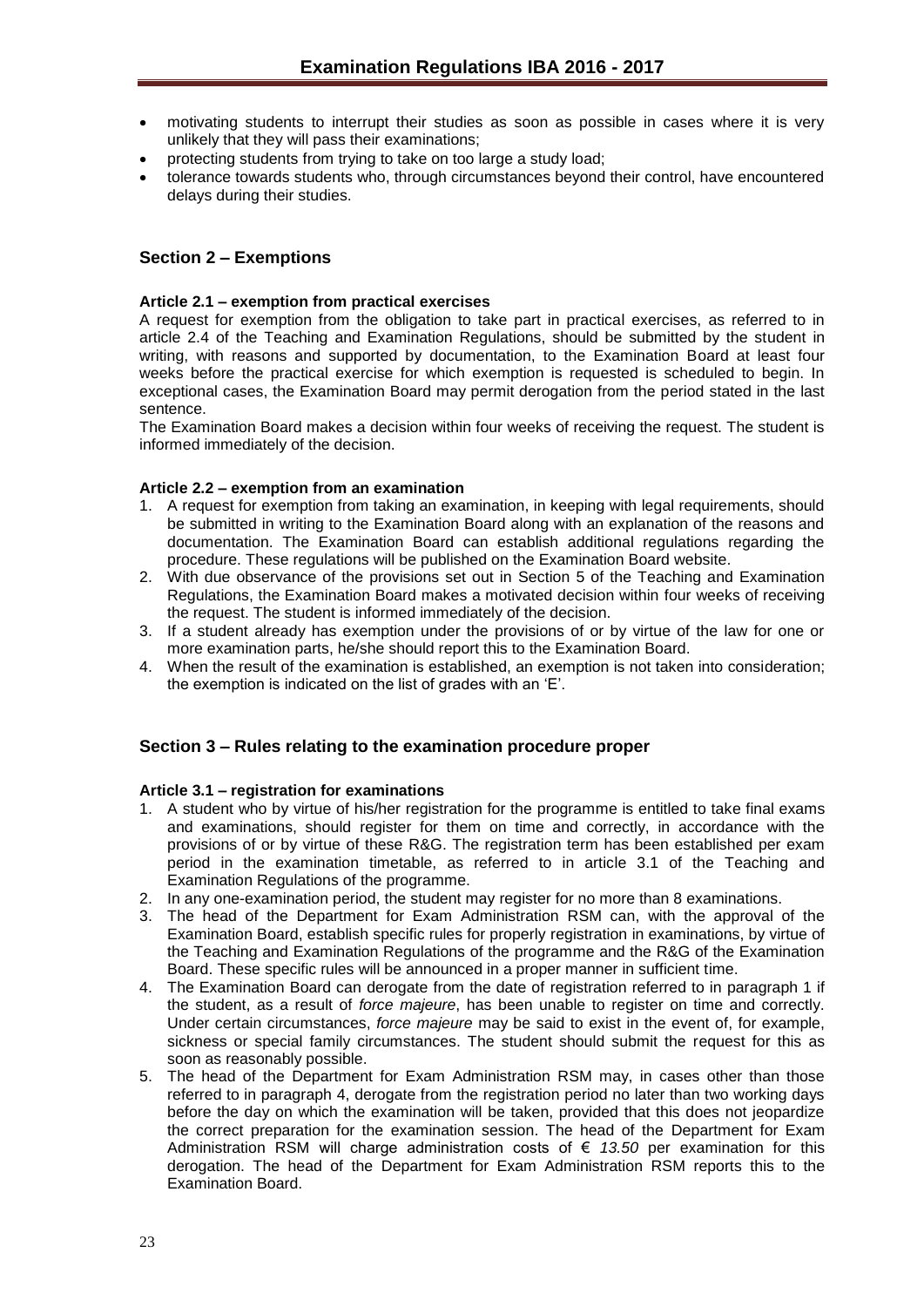6. Anyone who has not registered for a final exam or examination in accordance with the provisions of or by virtue of these R&G may not take part in the final exam or examination concerned. If, notwithstanding the foregoing, the student nevertheless takes part in the final exam or examination, the examiner or the Examination Board will not establish a grade.

#### <span id="page-23-0"></span>**Article 3.2 – entering and leaving the room in which the written examination is being held**

- 1. Only a student who has registered on time and correctly for the written examination may take part in the examination concerned, and will be admitted to the examination room.
- 2. Admission to the examination room is possible until fifteen minutes after the start of the written examination concerned. A student who is admitted to the examination room after the start of the examination concerned should ensure that he/she causes as little disturbance as possible to the students already present.
- 3. A candidate in the written examination may not leave the room earlier than one hour after the start of that examination. A student who leaves the examination room before the end of the examination concerned should ensure that he/she causes as little disturbance as possible to the students still present.
- 4. A candidate in the examination may, on request and with the permission of the examiner or the invigilator, leave the examination room for a while to use the toilet as from one hour after the start of the examination until half an hour before the end of the examination. This permission is granted only to one student at a time. In exceptional cases, the examiner or invigilator may derogate from these rules in favour of the student.
- 5. Personal belongings such as coats, bags, mobile phones, watches and other items that are not allowed to be used during the examination are not allowed to be brought into the examination room. These must be placed outside the examination room in lockers, if available. If no lockers are available, coats must be placed over the chair. Bags must be closed and out of reach of the candidate. Watches, mobile phones and such must be switched off and out of reach of the candidate.
- 6. The head of the Department for Exam Administration RSM can, with the approval of the Examination Board, establish specific rules concerning entering and leaving the room in the Mbuilding in which the written examination is being held, by virtue of the Teaching and Examination Regulations of the programme and the R&G of the Examination Board. These specific rules will be announced in a proper manner in sufficient time.

#### <span id="page-23-1"></span>**Article 3.3 – general provisions concerning order during the written examination**

- 1. During the written examination, at least one examiner is present in the room where the written examination is being held.
- 2. On behalf of the Examination Board, the invigilators appointed for this purpose are charged with maintaining order during the written examination. The invigilators should comply with any instructions given by the examiner. The examiner may also be an invigilator.
- 3. Every candidate in the examination should comply with the instructions of the examiner or the invigilator. If a candidate in the examination does not comply with the instructions of the examiner or the invigilator, or does not obey his/her request, the examiner may exclude him/her from taking further part in the examination, with the consequence that no result will be established.
- 4. During the examination, the candidate in the examination must, on the request of the examiner or the invigilator, prove his/her identity with a valid proof of registration (student card) or another legally valid proof of identity.
- 5. Only a valid proof of registration (student card), another legally valid proof of identity, the registration verification, the exam paper and answer sheet, writing materials and a ruler may be placed on the candidate's desk. No study material such as a (graphical) calculator, literature or other sources of information may be placed on the candidate's desk unless explicitly authorized by the examiner in advance and stated on the first page of the exam paper. These study aids (without any notes on them) are solely for the candidate's own use. During the examination the candidate is not allowed to make use of a dictionary.
- 6. A candidate in the examination is obliged, on request of the examiner or the invigilator, to show, and if requested, to hand over, the materials that he/she has with him/her.
- 7. Only the paper provided by EUR is to be used for the written examination. The use of the candidate's own paper is not permitted.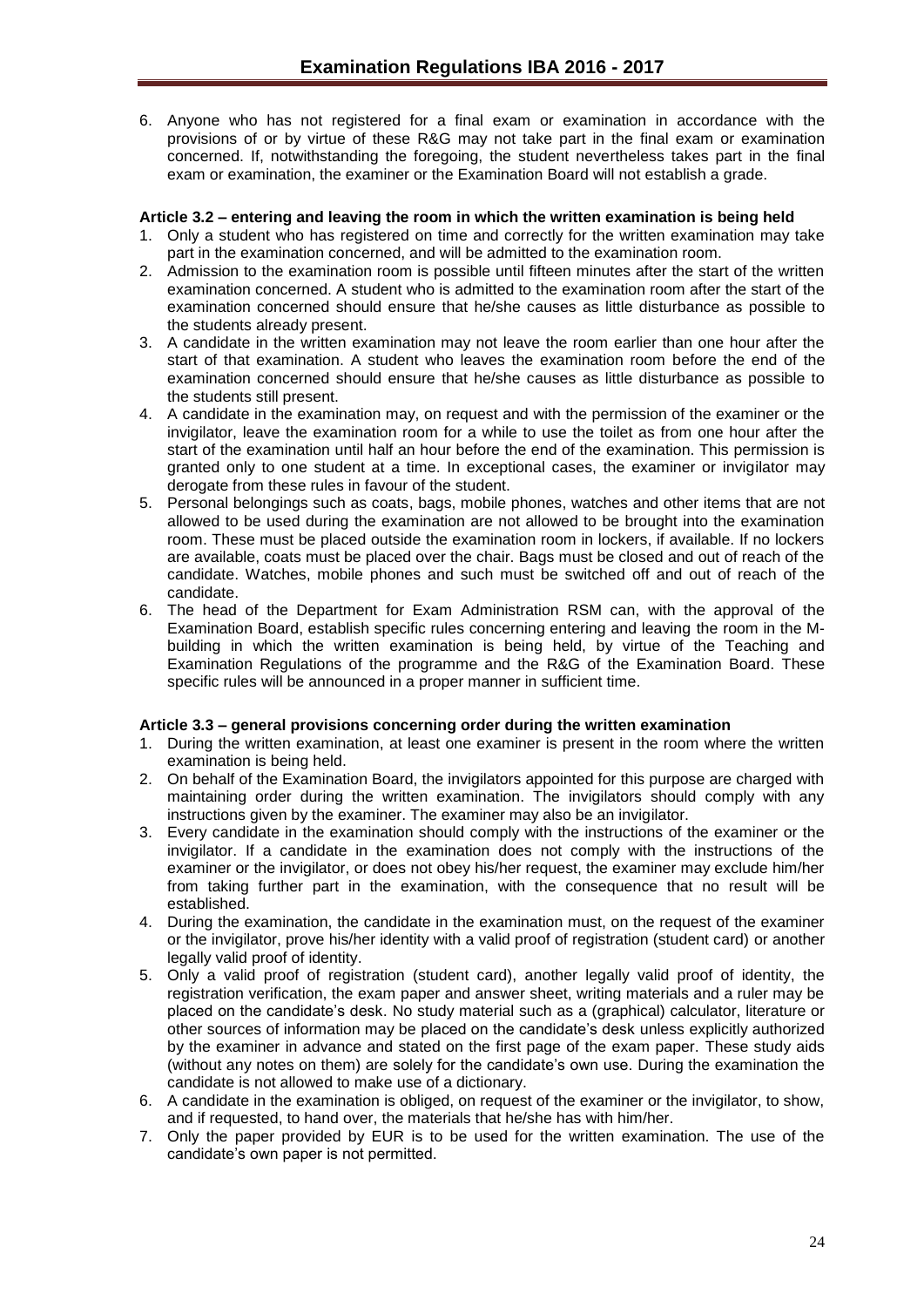- 8. A candidate in the examination should write his/her name, signature and student /examination number on each sheet of paper that is handed in. The examiner or the invigilator checks whether this has been done correctly before the examination is handed in to him/her.
- 9. The head of the Department for Exam Administration RSM can, with the approval of the Examination Board, establish specific rules concerning the order during the written examination in the M-building, by virtue of the Teaching and Examination Regulations of the programme and the R&G of the Examination Board. These specific rules will be announced in a proper manner in sufficient time.

#### <span id="page-24-0"></span>**Article 3.4 – fraud**

- 1. If in the matter of taking an examination, fraud within the meaning of article 1.2, paragraph 2 is detected or suspected, this is set down in writing as soon as possible by the invigilator or the examiner whom he/she must call in. The invigilator or the examiner may ask the student to make available any items of evidence. A refusal to do this is recorded in the written report. The student is given the opportunity to add written comments to the written report of the invigilator or examiner. The written report and any written comments are handed over to the Examination Board as soon as possible.
- 2. The Examination Board or the examiner may exclude a student who has committed fraud from further participation in the examination during which the irregularity was detected, and/or take other appropriate measures. The exclusion has the consequence that no result will be established for the examination concerned. Before the Examination Board decides to make the exclusion, it gives the student the opportunity to give his/her account.
- 3. The other appropriate measures as referred to in paragraph 2 may consist of, among others, the following sanctions:
	- a. reprimand;
	- b. invalidation of the examination concerned;
	- c. exclusion from one or more examinations;
	- d. exclusion from one or more examination periods;
	- e. a combination of the above measures to a maximum of exclusion for at most one year;
	- f. in a serious case of fraud the Examination Board may advise the Executive Board to end the enrolment for the programme of the person concerned once and for all.

#### <span id="page-24-1"></span>**Section 4 – Examining Examinations and Exams**

#### <span id="page-24-2"></span>**Article 4.1 – the questions and assignments**

- 1. The questions and assignments of the examination do not go beyond the sources announced in advance from which the examination material is derived. These sources are, in the main, announced before the start of the study unit that prepares for the examination. The precise scope of the material is definitively announced no later than one month before the examination is held.
- 2. The questions and assignments of the examination are spread as evenly as possible over the examination material.
- 3. The examination is representative of the study aims in terms of content and form.
- 4. The questions and assignments of an examination are clear and unambiguous, and are asked in such a way, or contain such instructions, that the student can know how comprehensive and detailed the answers must be.
- 5. Well in advance of the examination concerned being held, the Examination Board or examiner announces the way in which the provisions set out in article 3.2 of the Teaching and Examination Regulations will be implemented with regard to the way in which the examination will be taken.
- 6. Well in advance of a written examination being held, the Examination Board or examiner gives the students the opportunity, if possible, to peruse a written sample of a similar examination, and also the model answers and the norms on the basis of which the assessment was made.
- 7. The duration of the examination is such that examinees have sufficient time, measured according to reasonable criteria, to answer the questions.
- 8. In advance of the examination concerned being held, the examiner asks a colleague to check the examination on the instructions mentioned in this article.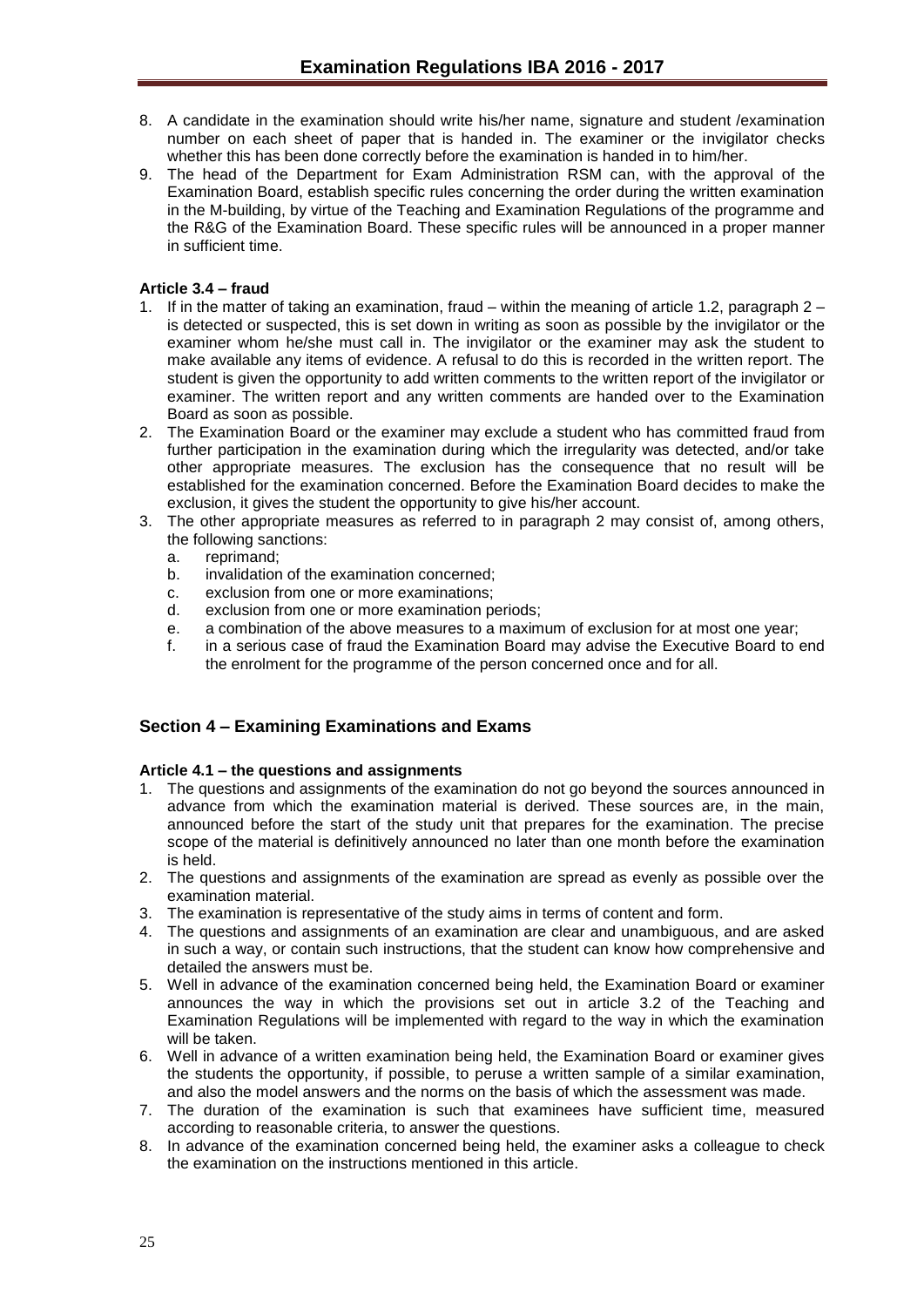#### <span id="page-25-0"></span>**Section 5 – The Assessment**

#### <span id="page-25-1"></span>**Article 5.1 – assessment criteria**

- 1. Wherever possible, assessment of written examinations (possibly based on correcting of exams), takes place on the basis of previously established model answers and criteria.
- 2. The assessment method is sufficiently transparent that the examinees can see how the results of their examinations were determined.
- 3. In cases of examinations given and assessed simultaneously by more than one examiner, the Examination Board ensures that the examiners' assessment is based on the same criteria. If necessary, it shall appoint a supervising examiner for giving examinations.

#### <span id="page-25-2"></span>**Article 5.2 – determining the grades: rounding off, averaging, basic scheme, bonus points**

- 1. Examinations are assessed with grades on the scale 0.0 10.0, accurate to one decimal place, where a 5.5 is the lowest pass grade. Practical tests may be assessed with a 'pass' or 'fail'. Language electives and sufficient results of examinations taken in the context of an international exchange at a foreign university will be displayed with a pass. Tests assessed with a 'pass' or 'fail' cannot be averaged nor included in the GPA calculation.
- 2. To encourage students to study, bonus assignments can be assigned to a course. Participation is not mandatory. Passed assignments can be awarded with bonus credits up to a maximum of 1.0. The term of validity of the bonus credits is limited to the academic year in which the bonus assignment is taken. In Bachelor year 1 bonus credits should be valid in addition to the regular exam as well as the resit. If the course concerned is part of both the BA and IBA programme, the bonus assignment should be implemented in both programmes. Examiners can stipulate additional rules to bonus credits like for instance bonus credits are only valid if the final grade is ≥ 5.5 or bonus credits are only valid in addition to the regular exam and not the resit (only an option in Bachelor 2 and/or 3). Additional rules to bonus credits must be explicitly announced in the course manual. The Examination Board may stipulate further rules concerning bonus assignments.
- 3. The final grade of an examination part will be determined on one or more examinations. The final grade is assessed with grades on the scale  $0.0 - 10.0$ , accurate to one decimal place, where the lowest pass grade is a 5.5.
- 4. If grades have to be rounded off and averaged within a course, or between examination parts or to determine the GPA or the classification – the following rules apply by default:
	- unless otherwise stated in the Undergraduate Catalogue or the relevant course manual, grades are averaged according to the weighted average of the credits, where the average is rounded to one decimal place, which are rounded, so 5.45 is rounded to 5.5, a 6.95 a 7.0 a 5.44 a 5.4, etc.;
	- if examination parts are assessed on the basis of more than one examination, then the rule applies that the examination parts are always rounded off to one decimal before subsequent calculations are made.
- 5. If the examination part is assessed on the basis of more than one examination, no final grade for the examination part will be calculated if one of the examination grades is lower than a 4.5. Examinations that can be taken only once per academic year, most likely practicals such as case reports and team assignments, are exempted from this rule.
- 6. Additional rules of examiners concerning the assessment (e.g. with regard to the weighting of examination parts and/or regulations on lower limits must be:
	- approved in advance by the Examination Board, and
	- announced at least two months before the examination is held, by means of a written announcement to the Exam Section International Business Administration of the Department for Exam Administration RSM, and by means of publication in the obligatory study material and/or in the Sin-Online Course Guide and/or in the Erasmus Magazine and/or on SIN-online.
- 7. Rules that do not comply with these conditions are null and void, and have no legal force.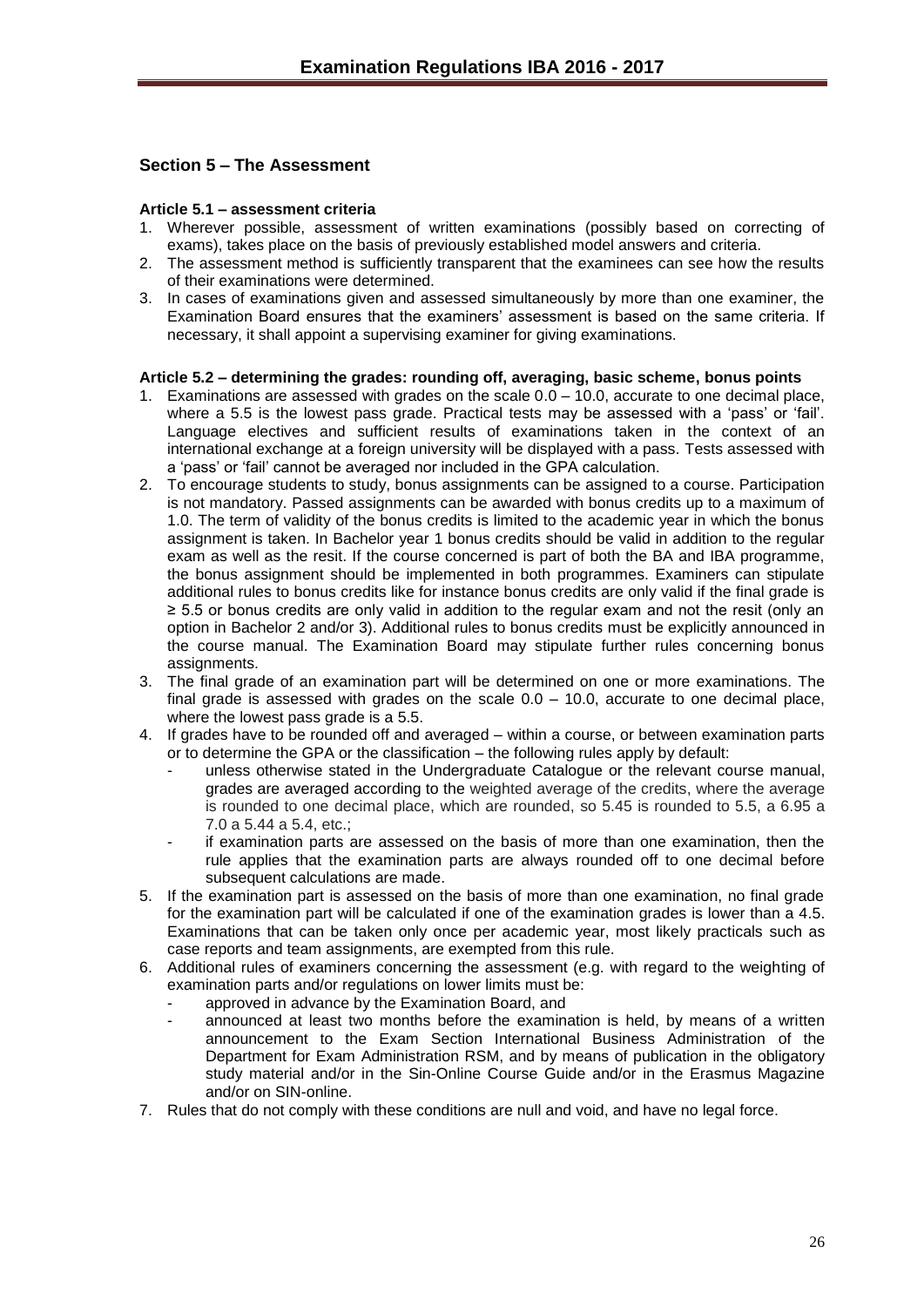#### <span id="page-26-0"></span>**Section 6 – The Final Exam**

#### <span id="page-26-1"></span>**Article 6.1 – establishment of the result of the final exam**

- 1. Students have passed the final exam when they have taken all examination parts, with pass grades or exemptions.
- 2. As an exception to the first paragraph, students may pass the exam with a 4.5 or higher for one examination part of the course year B1, provided that all components of course year B1 were passed, with the exception of the component with the 4.5 or higher, and this insufficient grade is compensated for by at least one rounded 7 or higher for another component of B1.
- 3. In addition students may pass the exam with a 4.5 or higher for one examination part of the course year B2 or B3, except for the trimester 7 courses and the Research Training/Bachelor Thesis, provided that the calculated grade point average mentioned in article 6.2 paragraph 1 is at least 7.0. This compensation rule will only be applied by the Examination Board upon student's request.
- 4. On behalf of the Examination Board the head of the Department for Exam Administration RSM establishes the results of the final exam, in accordance with the Teaching and Examination Regulations of the programme and the R&G of the Examination Board.

#### <span id="page-26-2"></span>**Article 6.2 – classifications**

- 1. The grade point average (GPA) is the average grade for all of the examination parts weighted on the basis of the credits and rounded to the nearest tenth of a decimal (hence, a 5.45 will become a 5.5). The GPA will be recorded on the transcript that accompanies the certificate.
- 2. If the examinee has shown exceptional skill while taking the examination, this may be stated on the certificate with the words '*cum laude'* or *'summa cum laude'* in accordance with the following rules:
	- The classification *'cum laude'* will be awarded if the student has fulfilled at least the following criteria:
		- the average of the rounded grades (to the first decimal) for the examination parts, as referred to in article 2.3 of the Teaching and Examination Regulations, calculated on the basis of the credits is an 8.25 or higher, in addition to which
		- no rounded grade for an examination part may be lower than a 5.5, and
		- no more than two examinations have been taken more than once (this criterion applies from cohort 2014-2015).
	- The classification *'summa cum laude'* will be awarded if the student has fulfilled at least the following criteria:
		- the average of the rounded grades (to the first decimal) for the examination parts, as referred to in article 2.3 of the Teaching and Examination Regulations, calculated on the basis of the credits is a 9.0 or higher, in addition to which
		- no rounded grade for an examination part may be lower than a 5.5. in addition to which
		- no examination has been taken more than once.
	- For the establishment of a classification, exemption has been granted for no more than 40 ECTS of B2/B3 examination parts and a minimum of 120 ects of the total required ects of the programme needs to consist of examinations taken in the programme of RSM Erasmus University.
- 3. In addition to the previous paragraphs: exemptions and results of examinations that are awarded with a pass/fail, for example examinations taken in the context of an international exchange programme at a foreign university, are not included in the determination of the classification.

#### <span id="page-26-3"></span>**Article 6.3 – the certificate, the transcript and the supplement**

- 1. To show that the exam has been passed, the Examination Board awards a certificate, after the Executive Board has stated that the procedural requirements for the issuance have been met.
- 2. On a transcript, which constitutes a part of the certificate, the examination parts belonging to the exam are stated.
- 3. The certificate is accompanied by a supplement in accordance with the agreed European standard format.
- 4. The certificate, the transcript and the supplement are signed by the chairman or the substitute chairman of the Examination Board.